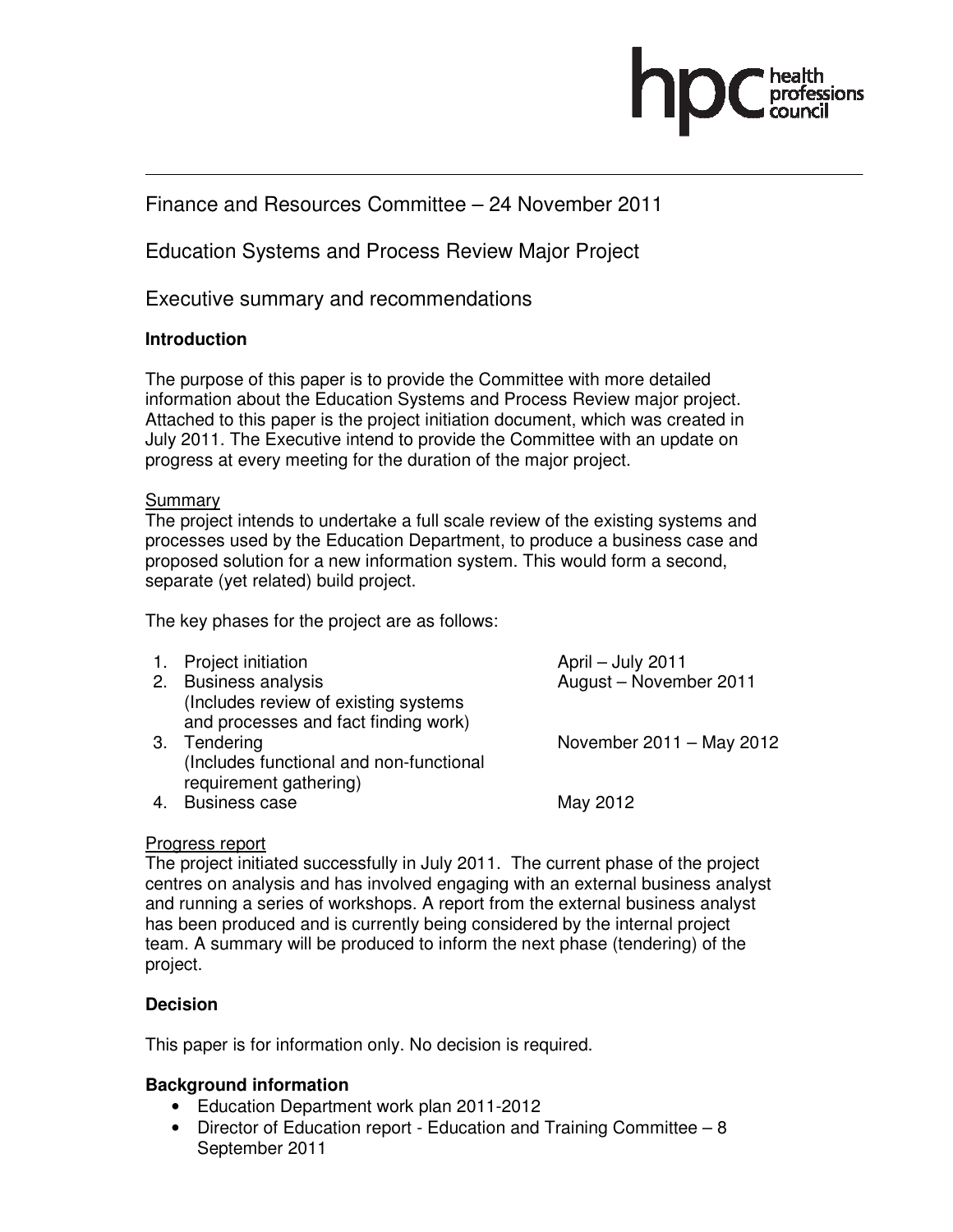#### **Resource implications**

The resources are accounted for in the Education Department work plan 2011- 2012.

The current project team is as follows:

| Project Lead:    | Abigail Gorringe                                         |
|------------------|----------------------------------------------------------|
| Senior Supplier: | <b>Guy Gaskins</b>                                       |
| Senior Users:    | <b>Brendon Edmonds and Paula Lescott</b>                 |
| Project Team:    | <b>Education Department members</b>                      |
|                  | Communications, Registrations and Secretariat Department |
|                  | representatives                                          |

#### **Financial implications**

The specific project budget is accounted for as part of the major projects budget for 2011-2012.

The current project budget is as follows:

|  | Capital expenditure: | £109,620 |
|--|----------------------|----------|
|--|----------------------|----------|

• Operating expenditure: £38,160

The capital expenditure includes budget to engage external consultants to aid us in the business analysis and tendering phases of the project.

The operating expenditure includes budget to support the external consultants, department members and external representatives (visitors and education providers) in in the business analysis phase of the project, as well as temporary staff to provide partial backfill those individuals in substantive posts who are on the project team.

#### **Appendices**

Appendix 1 - Project initiation document

#### **Date of paper**

4 November 2011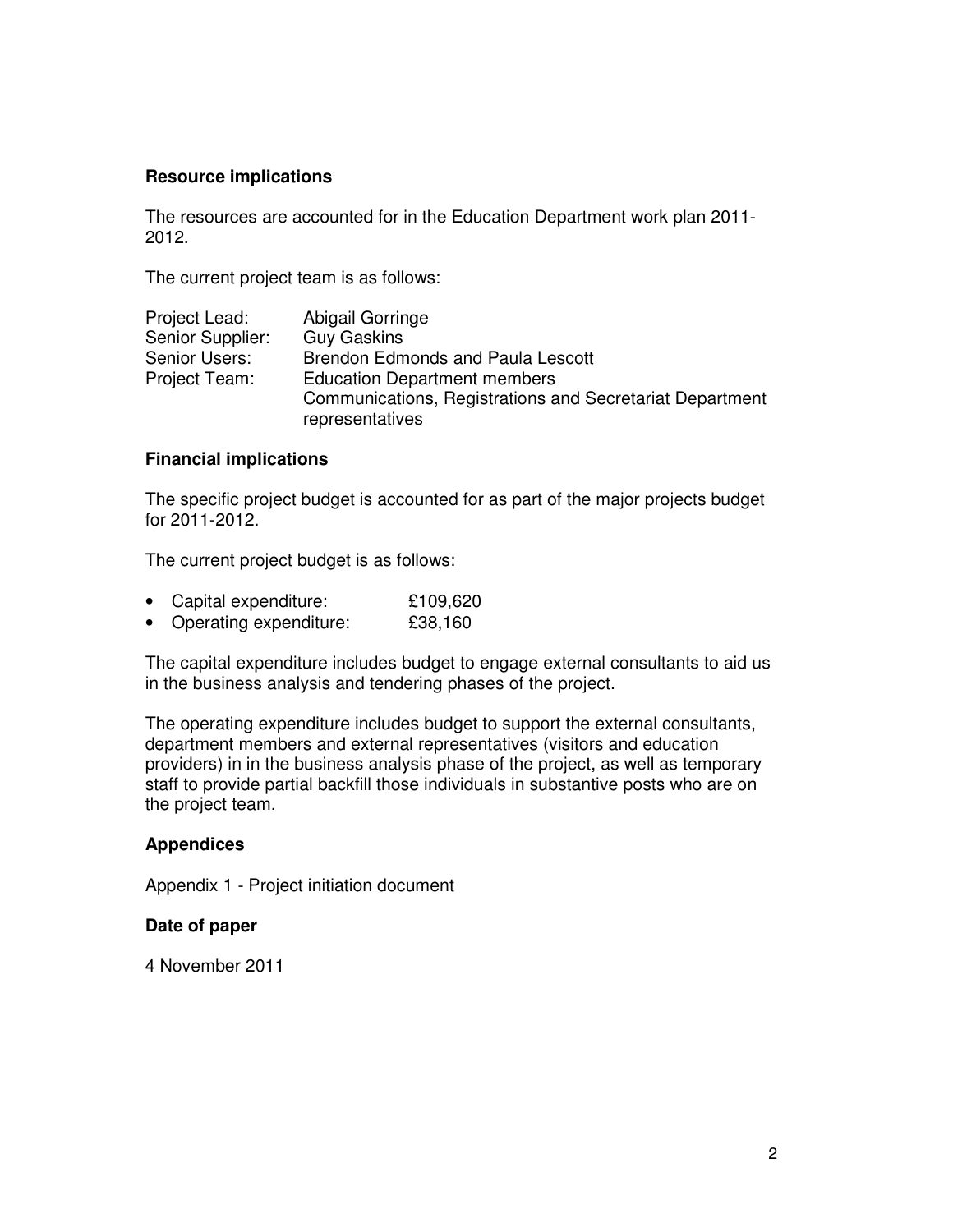

# **Education Systems Review**

\_\_\_\_\_\_\_\_\_\_\_\_\_\_\_\_\_\_\_\_\_\_\_\_\_\_\_\_\_\_\_\_\_\_\_\_\_\_\_\_\_\_\_\_\_\_\_\_\_\_\_\_\_\_\_\_\_\_\_\_\_\_\_\_\_\_\_\_\_\_\_\_\_\_\_\_\_\_\_\_\_\_\_\_\_\_\_\_\_\_\_\_\_

**Project Initiation Document**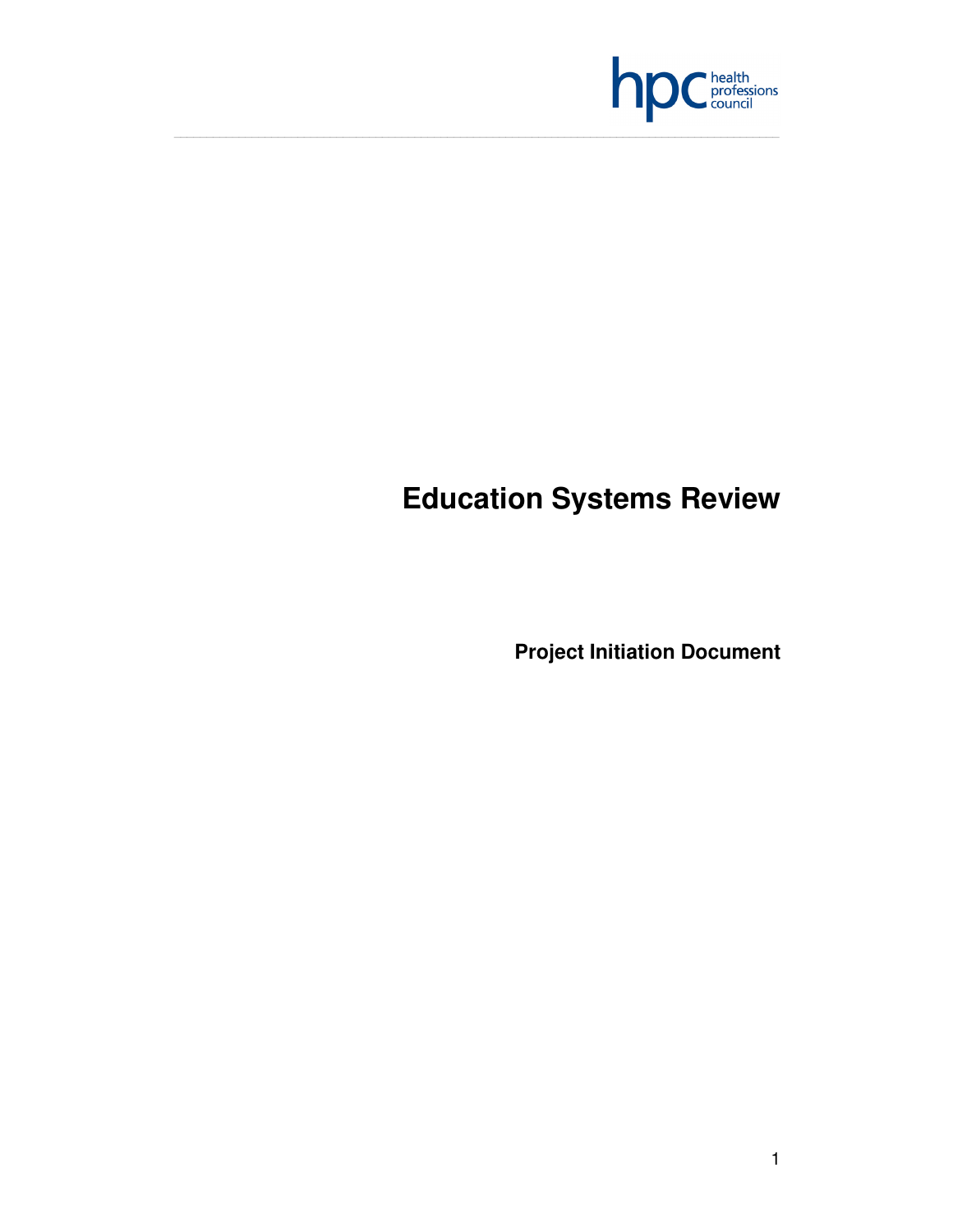

#### **Purpose of this document**

To describe the purpose of the Education Systems Review project. The document explains objectives of the project, its scope and approach as well as strategic context. It summaries initial project plan and initial resources needed to start the project implementation.

\_\_\_\_\_\_\_\_\_\_\_\_\_\_\_\_\_\_\_\_\_\_\_\_\_\_\_\_\_\_\_\_\_\_\_\_\_\_\_\_\_\_\_\_\_\_\_\_\_\_\_\_\_\_\_\_\_\_\_\_\_\_\_\_\_\_\_\_\_\_\_\_\_\_\_\_\_\_\_\_\_\_\_\_\_\_\_\_\_\_\_\_\_

| <b>Distribution</b> |            |
|---------------------|------------|
| Author              | <b>HPC</b> |
| Date of Issue       | 18/07/2011 |
|                     |            |
|                     |            |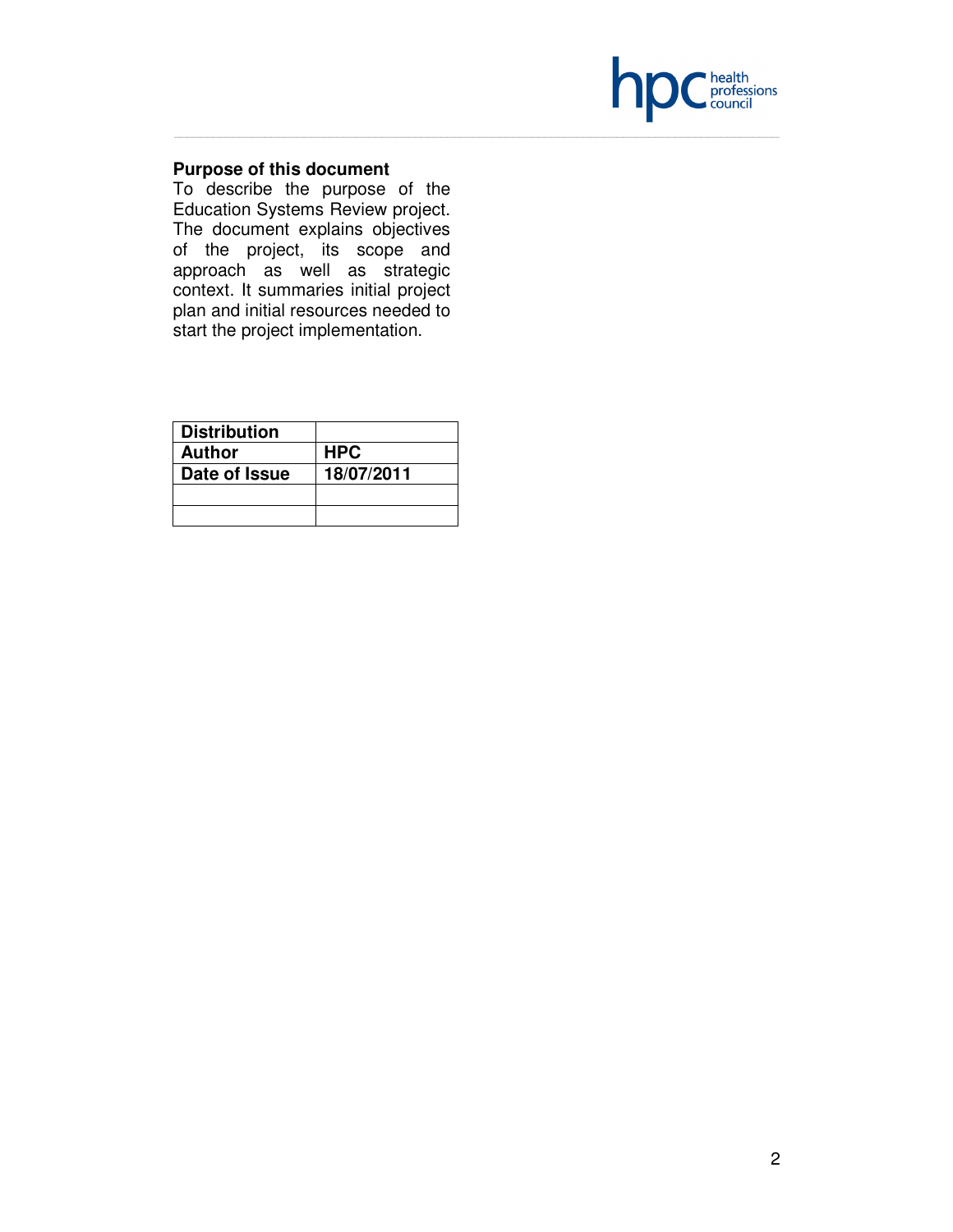

## **Contents**

| $\mathbf{1}$ .   |         |                                                                         |  |
|------------------|---------|-------------------------------------------------------------------------|--|
| 2.               |         |                                                                         |  |
|                  | 2.1.    |                                                                         |  |
|                  | 2.2.    |                                                                         |  |
|                  | 2.3.    |                                                                         |  |
|                  | 2.4.    |                                                                         |  |
|                  | 2.5.    |                                                                         |  |
| 3.               |         |                                                                         |  |
| $\overline{4}$ . |         |                                                                         |  |
|                  | 4.1.    |                                                                         |  |
|                  | 4.2.    |                                                                         |  |
|                  | 4.3.    |                                                                         |  |
| 5.               |         |                                                                         |  |
|                  | 5.1.    | How the project supports the business strategy 19                       |  |
|                  | 5.2.    |                                                                         |  |
| 6.               |         |                                                                         |  |
| 7.               |         |                                                                         |  |
| 8.               |         |                                                                         |  |
| 9.               |         |                                                                         |  |
|                  |         | Planned Project Organisation Structure (September 2011) Error! Bookmark |  |
|                  |         | not defined.                                                            |  |
|                  | $9.1$ . |                                                                         |  |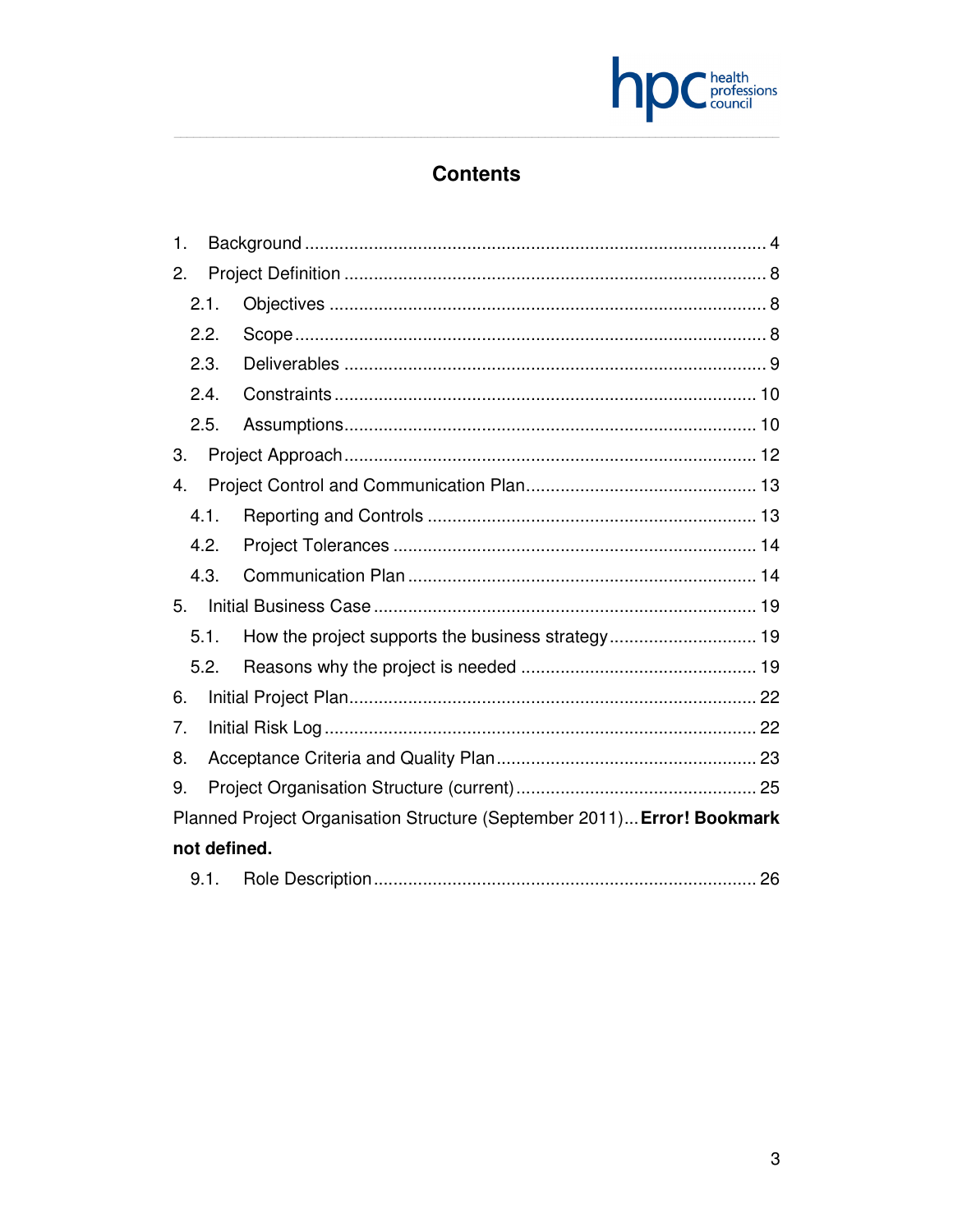

## **1. Background**

#### **1.1 Project overview**

This project will review the systems and processes of the Education Department with the intention to revise and replace them to ensure they remain fit for purpose in the face of continued growth in workload.

\_\_\_\_\_\_\_\_\_\_\_\_\_\_\_\_\_\_\_\_\_\_\_\_\_\_\_\_\_\_\_\_\_\_\_\_\_\_\_\_\_\_\_\_\_\_\_\_\_\_\_\_\_\_\_\_\_\_\_\_\_\_\_\_\_\_\_\_\_\_\_\_\_\_\_\_\_\_\_\_\_\_\_\_\_\_\_\_\_\_\_\_\_

The work is to be conducted as two separate but related projects:

- 1) Research and development and
- 2) Build.

The Executive Management Team have authorised the project board to proceed with research and development but further authorisation will be required to move into build.

#### **1.2 Education Department core function**

The Education Department produces and maintains an online list of approved education and training programmes for health and social care professionals across the UK.

The majority of education programmes are initial training for health and social care professionals which upon completion confer eligibility for registration with the Health Professions Council. In some cases, the completion of education programmes leads to annotation of an individual's registration record conferring an entitlement to prescribe and dispense medicines or exercise restricted powers under the Mental Health Act.

Individuals who have an approved qualification apply to the Register via the Registration Department process known as the "UK approved programme route". This route to registration is based on the premise that the initial training route has been quality assured by the regulator and therefore the applicant does not need to demonstrate their ability to meet our standards of proficiency as part of the application process. Applicants are still required to complete an application form and health declaration, provide a character reference and pay the appropriate fee as part of the application process. Education providers send us lists of the names of individuals who successfully complete approved programmes on a "pass list" so that applications can be crossmatched for verification. For individuals who complete programmes that lead to annotation, submission of a pass list will prompt a registration record to be updated without the need for an application form to be submitted.

#### **1.3 Education Department core processes**

The Education Department operates four operational processes to quality assure education programmes against the standards required to ensure that professionals are safe and effective (standards of proficiency, standards of education and training and standards of conduct, performance and ethics).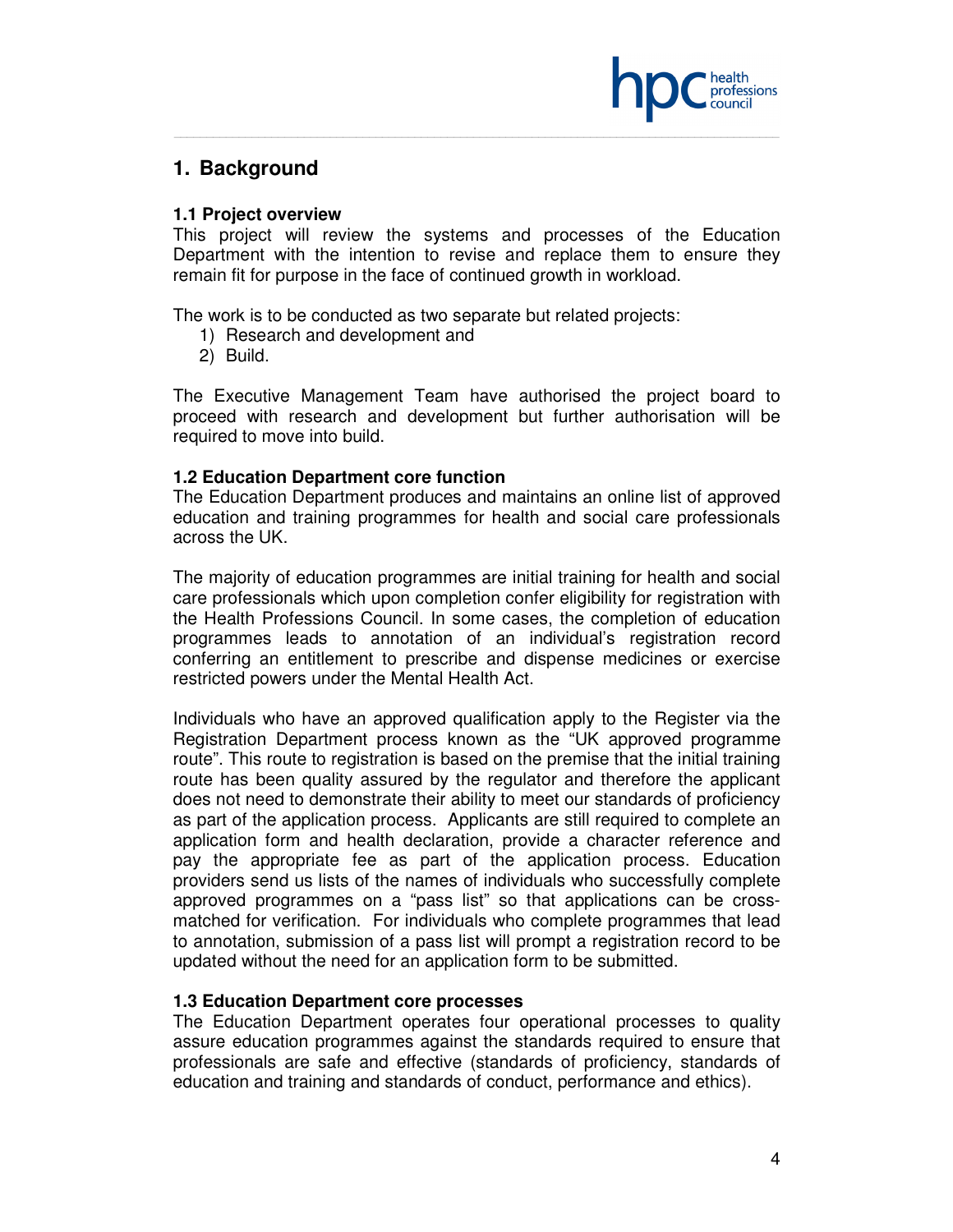

• The **approval process** requires a site visit to an education provider to initially approve a programme or to reconfirm approval in the event of significant change to the way in which our standards are met. Once approved a programme is subject to open-ended approval and monitoring by us.

\_\_\_\_\_\_\_\_\_\_\_\_\_\_\_\_\_\_\_\_\_\_\_\_\_\_\_\_\_\_\_\_\_\_\_\_\_\_\_\_\_\_\_\_\_\_\_\_\_\_\_\_\_\_\_\_\_\_\_\_\_\_\_\_\_\_\_\_\_\_\_\_\_\_\_\_\_\_\_\_\_\_\_\_\_\_\_\_\_\_\_\_\_

- The **annual monitoring process** requires education providers to submit on an alternating annual basis either a declaration confirming compliance with standards or an audit of changes to programmes.
- The **major change process** requires education providers to inform us of significant change to the way programmes meet our standards either before or after change happens.
- The **complaints process** allows anyone to raise a concern about a programme and for an assessment of compliance with our standards to be made.

The core operational processes generally lead to recommendations being made on a programme's adherence to our standards. The recommendations are reviewed by our Education and Training Committee. The Committee's role and duties are laid out in statute and confer legal authority to approve and withdraw approval from programmes. The recommendations are made by "visitor partners" who are generally members of the particular profession in question but may in some circumstances come from one of the other professions or be a lay person. In some circumstances the complaints process may not require a recommendation from visitors and instead a senior member of the Education Department will make the recommendation.

#### **1.4 Education Department supporting activities and other work**

Alongside the operational processes, the Education Department engages in supporting activities to the processes. The supporting activities include:

- Producing and reviewing publications designed to enhance understanding of the standards and processes.
- Maintaining a website which holds the online list of approved programmes and information about the standards and processes.
- Delivering an annual series of stakeholder events to promote understanding of the processes and standards.
- Supporting the work to recruiting, training, appraising and maintain nearly 200 visitor partners.
- Supporting the Education and Training Committee in its governance of its statutory duties.
- Maintaining a complex and replicated set of electronic records related to approved programmes.
- Liaising with stakeholders about the standards and processes through regular engagement and disseminating a tri-annual newsletter.
- Processing of financial information related to operational processes and other departmental expenditure.

On top of the supporting activities we also engage in discrete business as usual projects each year which range from process improvement exercises,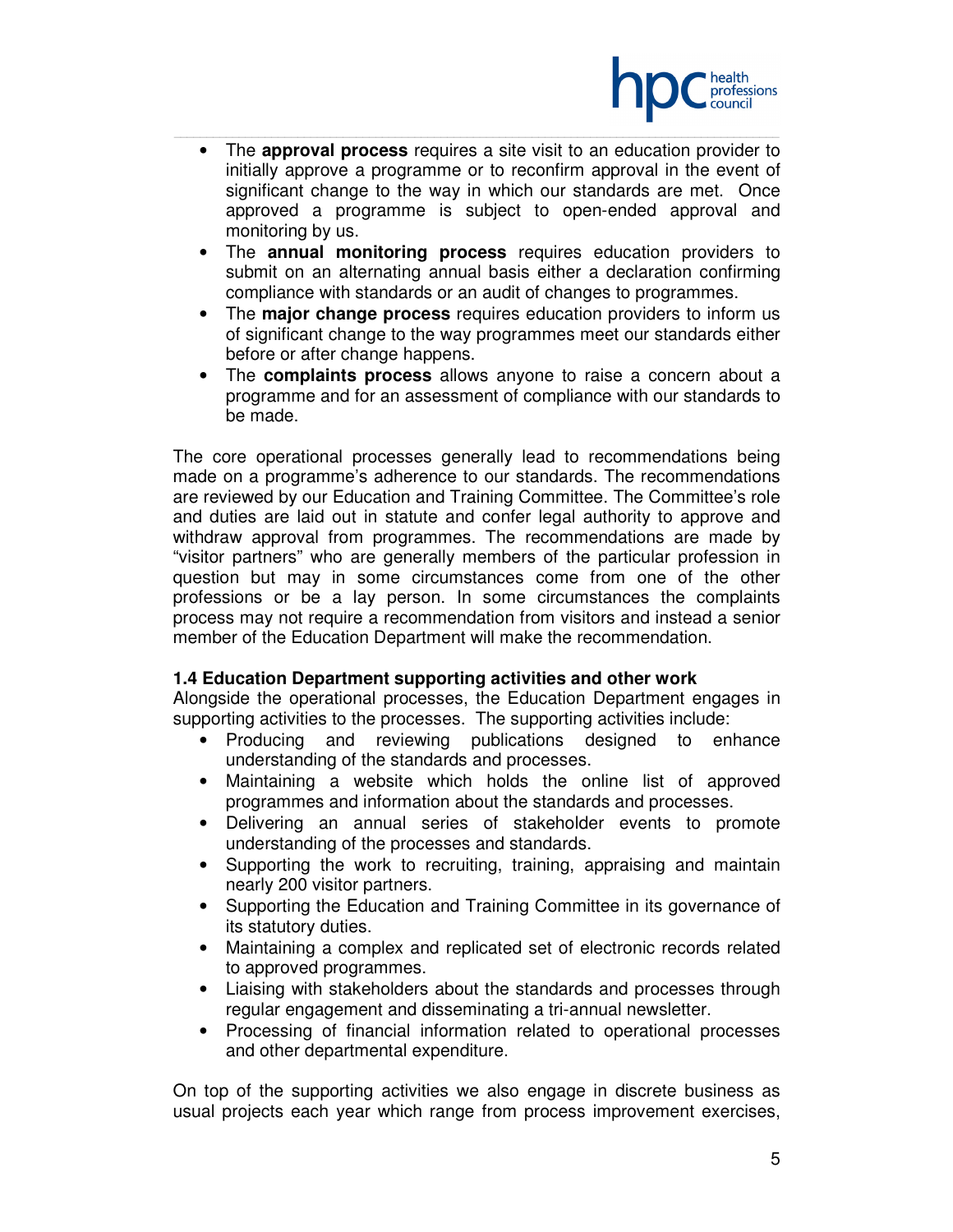

producing new guidance or information for stakeholders, responding to changes in the regulatory landscape, and responding to changes in our own policy and standards. We also engage in a work to support other major projects in the organisation. This project based work is generally specific to a particular financial year and not captured in departmental information systems outside of the shared G drive.

\_\_\_\_\_\_\_\_\_\_\_\_\_\_\_\_\_\_\_\_\_\_\_\_\_\_\_\_\_\_\_\_\_\_\_\_\_\_\_\_\_\_\_\_\_\_\_\_\_\_\_\_\_\_\_\_\_\_\_\_\_\_\_\_\_\_\_\_\_\_\_\_\_\_\_\_\_\_\_\_\_\_\_\_\_\_\_\_\_\_\_\_\_

#### **1.5 Current information systems**

To currently manage this work, the Education Department uses six different information systems:

- Education database (MS Access and SQL server database used only the Education Department),
- Net regulate (bespoke registrant database used by multiple departments),
- Lotus notes (customer relation management database and email server used by multiple Departments),
- Website content management system (bespoke and used by multiple Departments)
- Shared network drives (G: Education only and S: drive shared across the organisation)
- Reporting is currently supported within the Department and performed using Crystal reports.

#### **1.6 Department structure**

The projected structure of the Department for 2012/13 is intended to be as follows:

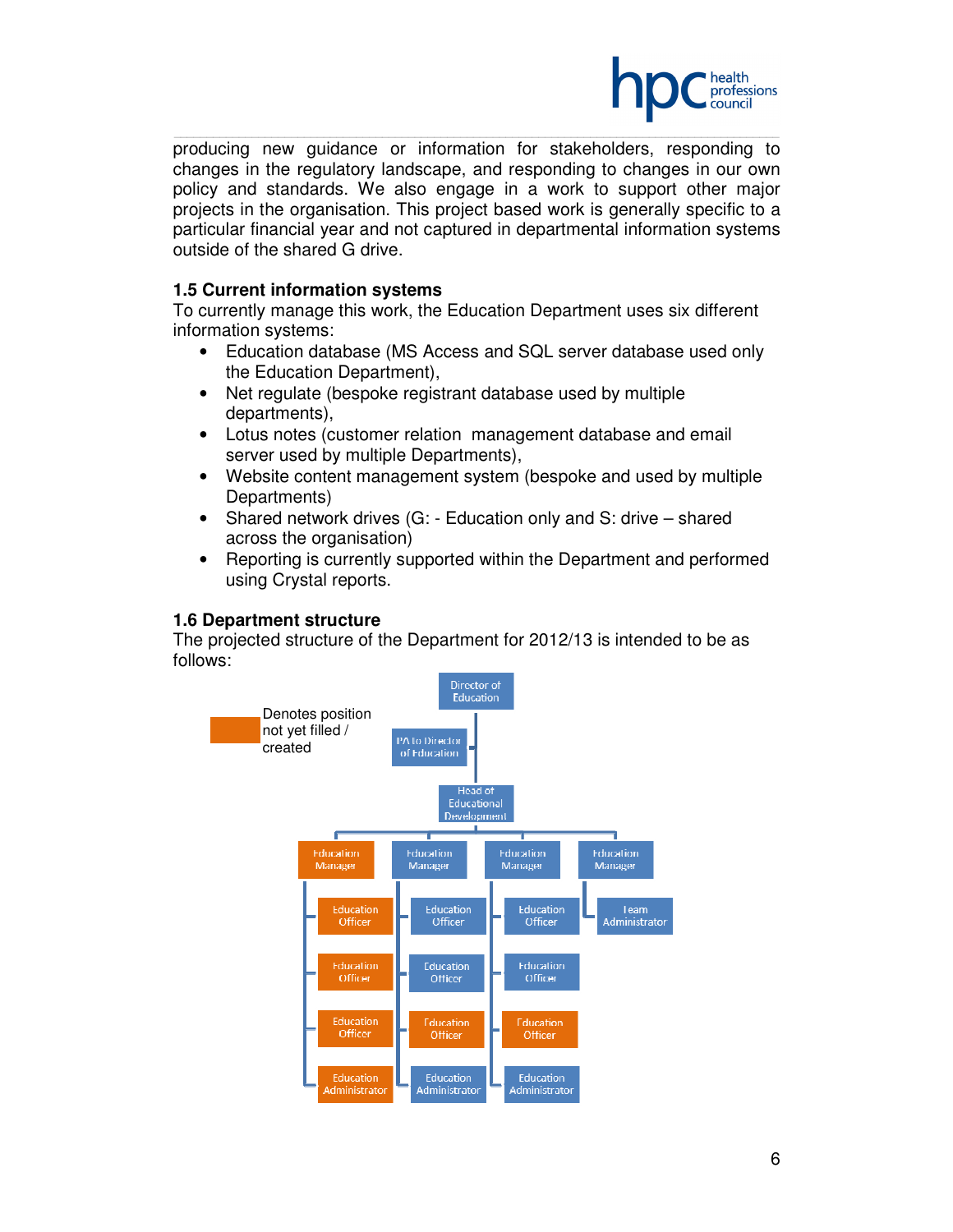

This structure is designed to allow sufficient employees to engage in approval and monitoring processes based on the projected workload of the currently approved programmes and new programmes from the social worker profession. This structure aims to provide three operational teams to engage in approval and monitoring of programmes and a small team to co-ordinate supporting activities whilst middle and senior management engage in work to support development from new professions and other types of new work. This structure does not account for any potential efficiency from the outcomes of this project as outcomes will not be reached until 2013/14 at the earliest. Without efficiencies, the number of Education Officer, Education Manager, Education Administrator and Team Administrator posts will continue to rise in proportion to the approval and monitoring workload.

\_\_\_\_\_\_\_\_\_\_\_\_\_\_\_\_\_\_\_\_\_\_\_\_\_\_\_\_\_\_\_\_\_\_\_\_\_\_\_\_\_\_\_\_\_\_\_\_\_\_\_\_\_\_\_\_\_\_\_\_\_\_\_\_\_\_\_\_\_\_\_\_\_\_\_\_\_\_\_\_\_\_\_\_\_\_\_\_\_\_\_\_\_

| Year                                      | 2005-<br>06       | 2006-<br>07       | 2007-<br>08    | 2008-<br>09    | 2009-<br>10 | $2010 -$<br>11 | $2011 -$<br>12 <sup>°</sup> |
|-------------------------------------------|-------------------|-------------------|----------------|----------------|-------------|----------------|-----------------------------|
| Total number of<br>approved<br>programmes | 380               | 420               | 450            | 480            | 580         | 630            | 633                         |
| Number of approval<br><b>visits</b>       | 27                | 101               | 63             | 42             | 38          | 52             | 68                          |
| Number of annual<br>monitoring audits     | 51                | 184               | 135            | 136            | 123         | 210            | 155                         |
| Number of major<br>changes                | 16                | 51                | 62             | 66             | 115         | 91             | 90                          |
| Number of<br>complaints                   | <b>No</b><br>data | <b>No</b><br>data | $\overline{4}$ | $\overline{0}$ | 6           | 5              |                             |

**1.7 Growth in the workload of the Education Department** 

The table below describes the growth in the number of approved programmes and the associated workload over the last seven years.

The number of new programmes being generated is greater than the number of programmes closing or having approval withdrawn. Each year there is a general increase of approximately 2-3% in the number of approved programmes as a result.

Significant increases to the number of approved programmes can occur when new professions join the HPC Register. In 2009, 71 programmes were added from the inclusion of practitioner psychologists on the HPC Register. This resulted in a three year period in which there was an increase in the number of approval visits being conducted. Following these visits, the programmes will then move into the monitoring processes and the additional workload will be transferred to annual monitoring and major change.

As the only multi-professional regulator it is likely that the number of approved programmes will continue to be subject to significant increase as new professions join the Register. In 2012 it is likely that we will increase the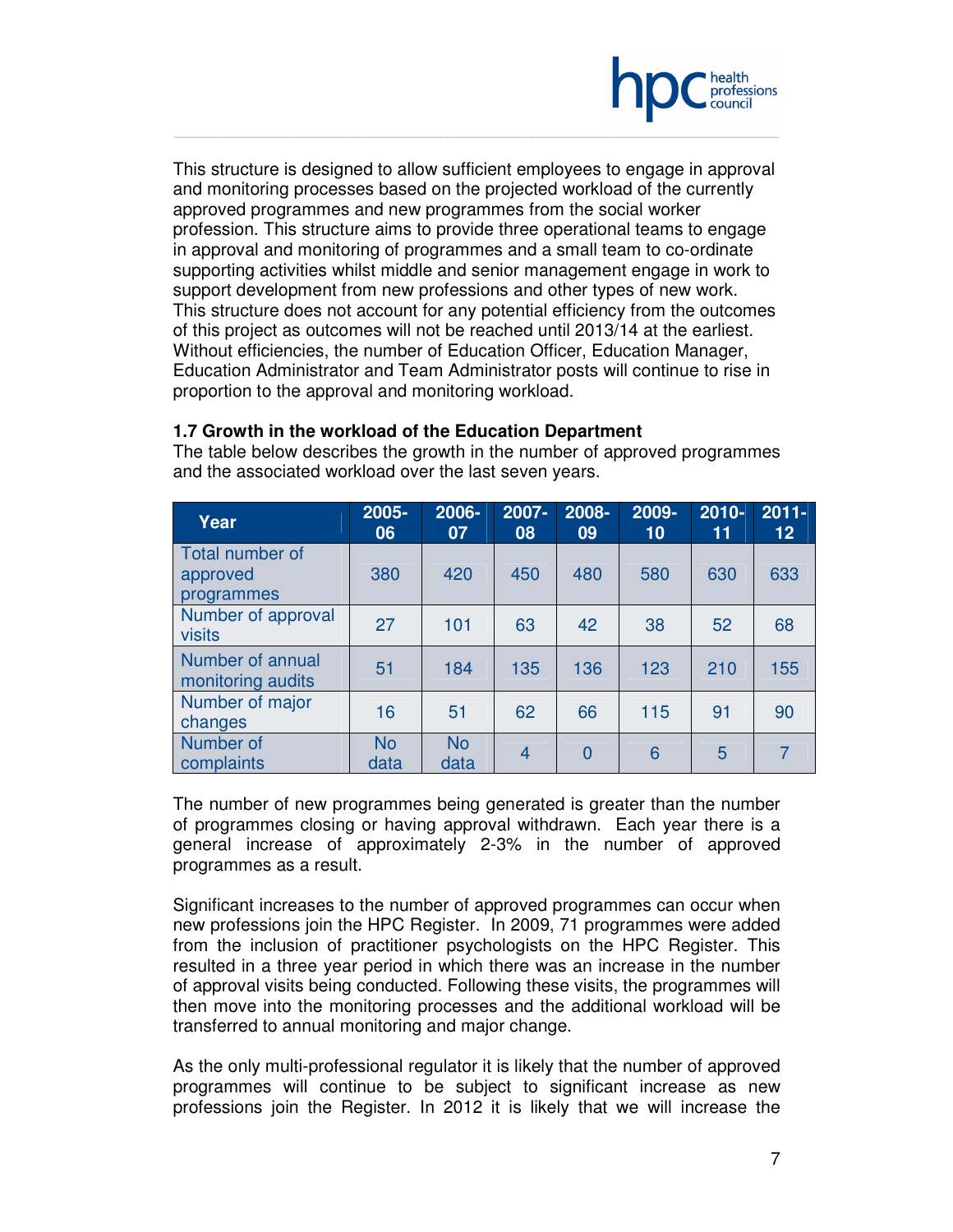

number of approved programmes by approximately 200 as a result of social workers joining the Register and see another period of increased activity in the following years. Future increases in the number of approved programmes are more difficult to predict given recent changes in government policy but it appears likely the number of approved programmes will be close to 1000 at the end of the next five years.

\_\_\_\_\_\_\_\_\_\_\_\_\_\_\_\_\_\_\_\_\_\_\_\_\_\_\_\_\_\_\_\_\_\_\_\_\_\_\_\_\_\_\_\_\_\_\_\_\_\_\_\_\_\_\_\_\_\_\_\_\_\_\_\_\_\_\_\_\_\_\_\_\_\_\_\_\_\_\_\_\_\_\_\_\_\_\_\_\_\_\_\_\_

With the projected increase in the workload of the Education Department, efficiency within the Department is a priority in order to break the proportional increase in headcount. The annual reports 2006-2010 highlight the department's on-going commitment to meeting service levels. Although service levels are not publicly committed to, they are internal measures used to assess the efficiency of the operational processes each year. Annual report data highlights in some instances the ability to meet service levels continues to be challenging. For instance, in 2007, 94% of visitors' reports were provided to education providers within 28 days of the approval visit. In 2010 this figure was 71%.

Since the growth in numbers of programmes may not only be linked to initial training but also post-registration training there is a need to ensure that our systems and processes are flexible to growth in volume and also range of activities.

## **2. Project Definition**

#### **2.1. Objectives**

The overall objectives of both the research and development and build projects are to review and update the Education Department systems and processes to ensure they remain fit for purpose in the face of continued growth in the volume and range of work.

The objective of the research and development project is to conduct activities to identify potential improvements to processes and systems to determine the scope and prepare for the build project.

#### **2.2. Scope**

The following information comprises the full scope of the project:

- Engagement of a business analyst to review and refine processes.
- Analysis of good practice taking place within the organisation and externally.
- Inter-Identification of improvements to departmental and cross-departmental processes and systems.
- Refinement of departmental and cross-departmental processes.
- Analysis of task times for each step of departmental operational processes.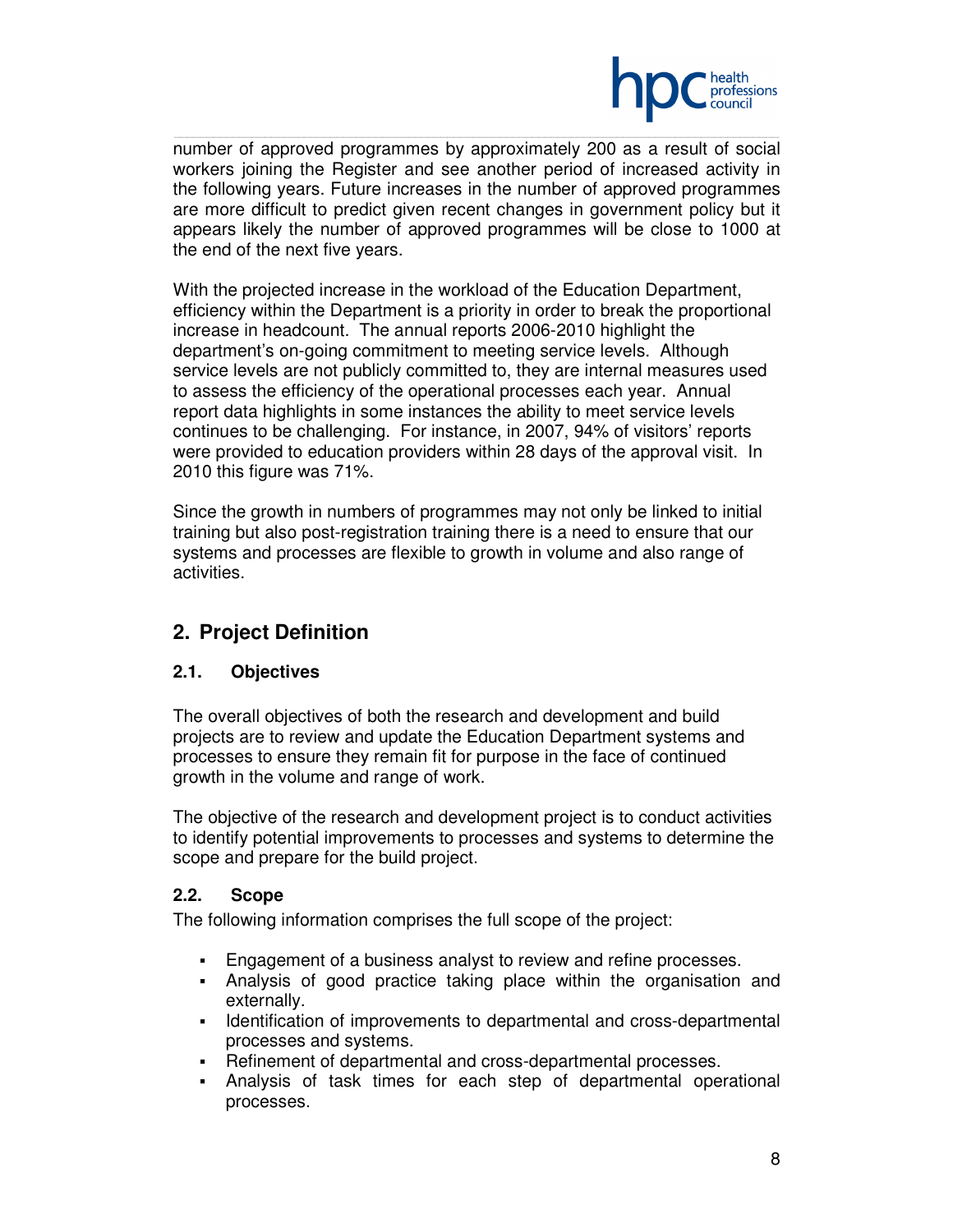

 Changes to processes and associated documentation requiring approval of the Education and Training Committee.

\_\_\_\_\_\_\_\_\_\_\_\_\_\_\_\_\_\_\_\_\_\_\_\_\_\_\_\_\_\_\_\_\_\_\_\_\_\_\_\_\_\_\_\_\_\_\_\_\_\_\_\_\_\_\_\_\_\_\_\_\_\_\_\_\_\_\_\_\_\_\_\_\_\_\_\_\_\_\_\_\_\_\_\_\_\_\_\_\_\_\_\_\_

- Changes to the Education Department requiring approval from the Director of Education and Chief Executive.
- Proposals for wholesale revision or replacement of Departmental information systems (Education Database, Crystal reports, G drive, Excel spreadsheets).
- Proposals for minor revision or improvement of other Department's or shared information systems.
- Setting business requirements for new technical solutions to replace existing Education Department information systems and interface with other departments' information systems.
- Analysis of potential suppliers for the build project.
- Identifying and tendering for suppliers.
- Drafting a business case for the build project for Executive Management Team approval.

The following items are **not** included as part of the project and are therefore out of scope:

- Proposals for wholesale revision or replacement of other Departments' or shared information systems (website CMS, netregulate, Lotus notes, S drive).
- Changes to other Department roles and structures.
- Commencement of tendering and entering into the build project.
- Changes to the standards required for public protection used in the quality assurance processes (Standards of education and training, standards of proficiency and standards of conduct, performance and ethics).
- Changes to processes and associated documentation requiring public consultation.
- Changes to processes requiring legislative changes.

#### **2.3. Deliverables**

The following are the main project deliverables from the research and development project:

- **Report from the fact-finding exercise.**
- Departmental and cross-departmental process documents.
- Summary document of process and systems improvements.
- Business requirements, if required, for the build project.
- Potential suppliers identified and tendering process completed.
- Business case for the build project.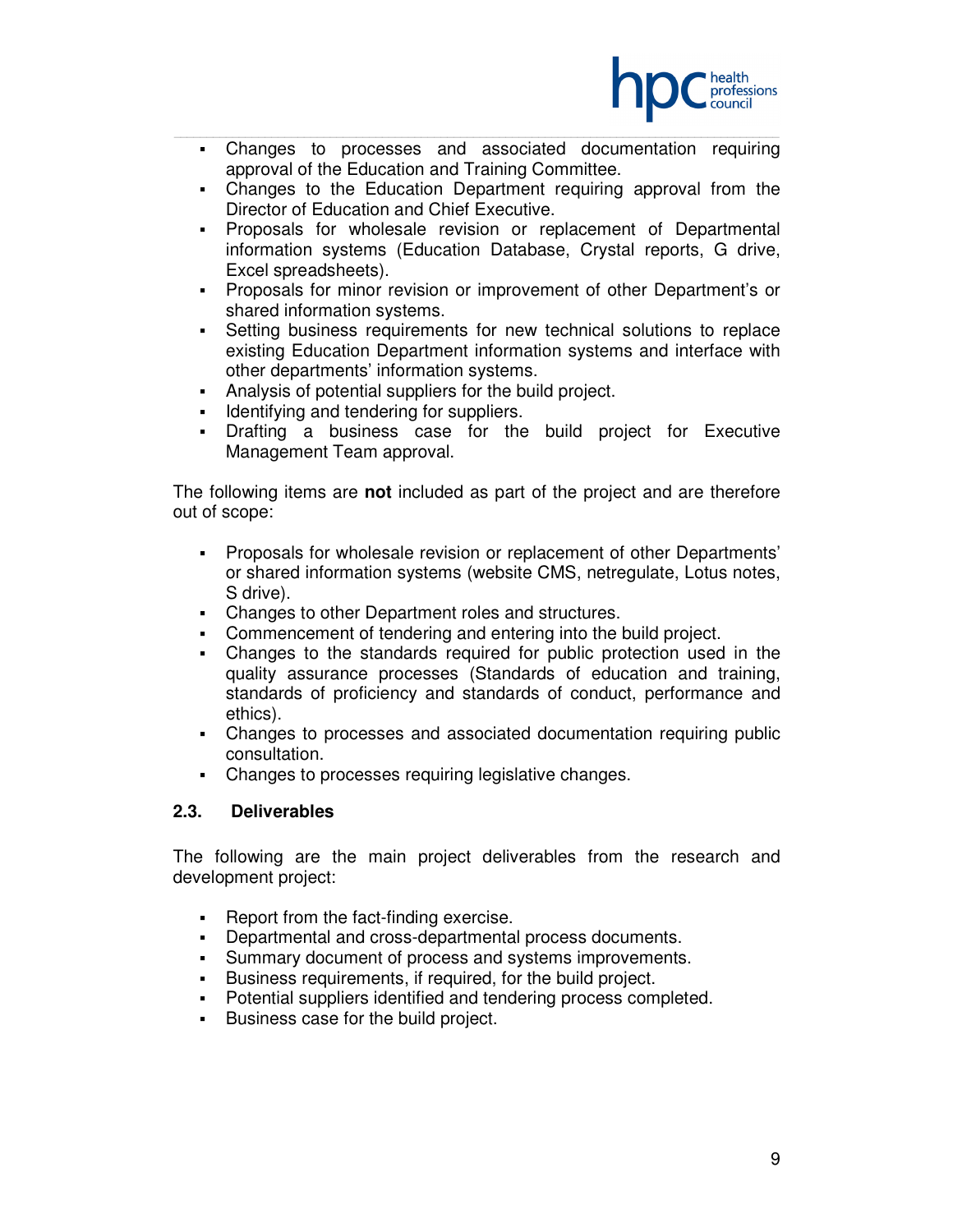

#### **2.4. Constraints**

The following constraints were identified as part of the project:

 Whilst financial and resource commitment have been made to the research and development project, the higher relative priority of another project may result in the resource commitment being rescinded.

\_\_\_\_\_\_\_\_\_\_\_\_\_\_\_\_\_\_\_\_\_\_\_\_\_\_\_\_\_\_\_\_\_\_\_\_\_\_\_\_\_\_\_\_\_\_\_\_\_\_\_\_\_\_\_\_\_\_\_\_\_\_\_\_\_\_\_\_\_\_\_\_\_\_\_\_\_\_\_\_\_\_\_\_\_\_\_\_\_\_\_\_\_

- HPC is in the early stages of a considerable programme of change as a result of the recent publication of the draft Health and Social Care Bill and the command paper Enabling Excellence, Autonomy and Accountability for Healthcare Workers, Social Workers and Social Care Workers. This project may be affected by the changes to legislation and government policy. However, in the event that a current approved supplier is unable to the support the project owing the commitments to another project then another supplier will be approached.
- The HPC Information Technology strategy sets out the strategic intent to avoid divergence of technologies and will to an extent affect decision making about potential suppliers and solutions.
- The Health Professions Order 2001 sets out the quasi-judicial approval process. This process cannot be amended in any way that does not fulfill the requirements of the guiding legislation.
- There are a series of policy decisions that may take place over the life of the project that will affect the requirements but cannot be influenced as they have required public consultation or Education and Training Committee or Council approval. Examples of these policy decisions are: post-registration qualifications, student registration, lay visitor pilot, mutual recognition of home country social worker qualifications. At the current time, assumptions will be made that the most work intensive outcomes will be reached so that scope can be narrowed rather than widened over the life of the project.

#### **2.5. Assumptions**

The following assumptions have been made:

- The social worker Register will open in financial year 2012-13 and may as a result impact upon the build stage by either influencing requirements or affecting organisational or supplier resource availability.
- At some point in the future, a decision will be made to increase our role in approving and monitoring post-registration qualifications and significant growth in the number of programmes will not be solely linked to new professional groups.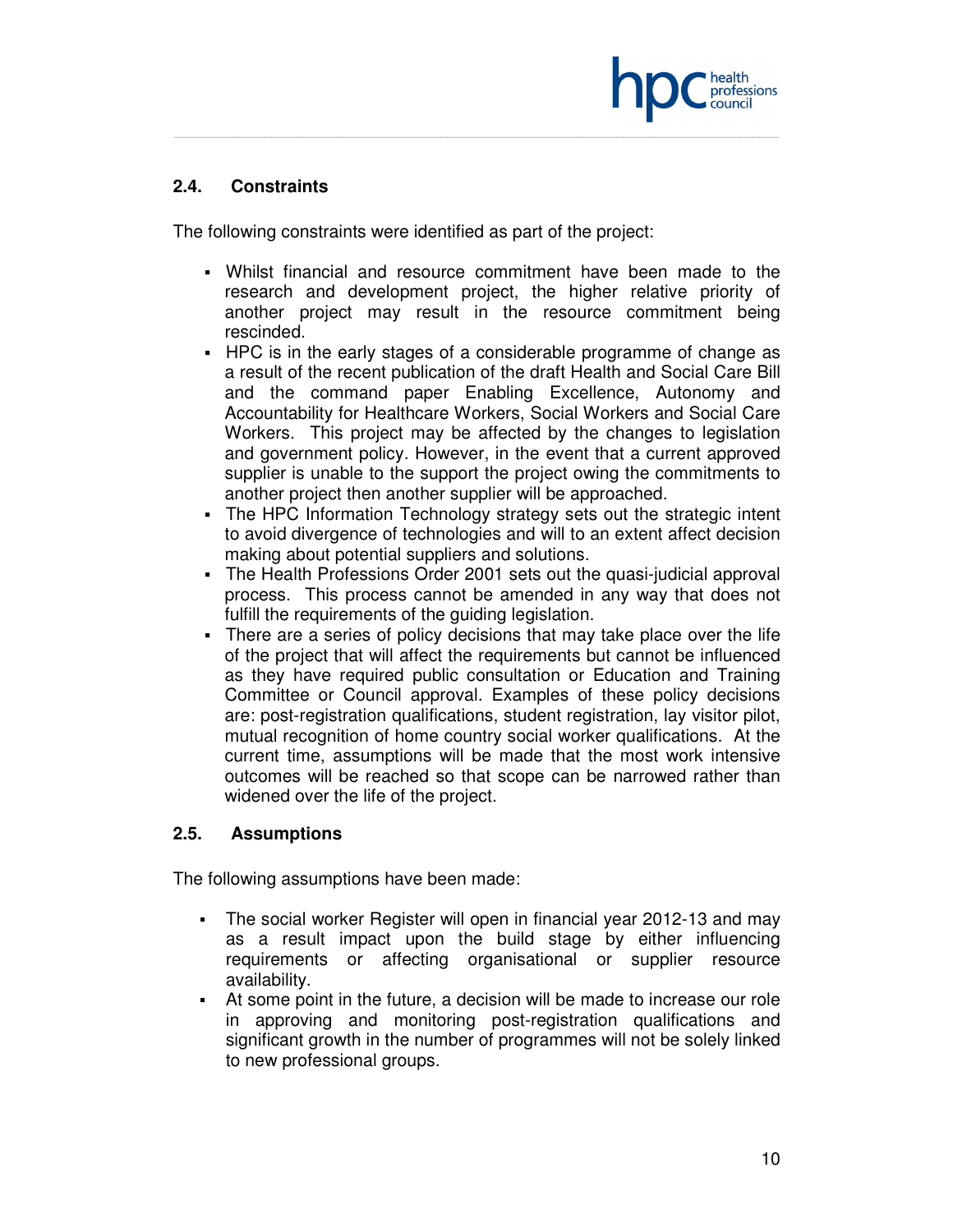

- \_\_\_\_\_\_\_\_\_\_\_\_\_\_\_\_\_\_\_\_\_\_\_\_\_\_\_\_\_\_\_\_\_\_\_\_\_\_\_\_\_\_\_\_\_\_\_\_\_\_\_\_\_\_\_\_\_\_\_\_\_\_\_\_\_\_\_\_\_\_\_\_\_\_\_\_\_\_\_\_\_\_\_\_\_\_\_\_\_\_\_\_\_ The lay visitor pilot which is currently ongoing and has not reached a final outcome will reach an outcome that lay visitor partners will be included on all approval visits and monitoring submissions.
	- Education Department processes are currently documented to sufficient detail and do not require complete review in the early stages of this project.
	- That the considerations for student registration currently being made by the Council will reach an outcome that students for all professions are to be registered with HPC.
	- Mutual recognition of social worker programmes in Wales, Scotland and Northern Ireland will take place and be expressed as part of a memorandum of understanding which is part of MP52.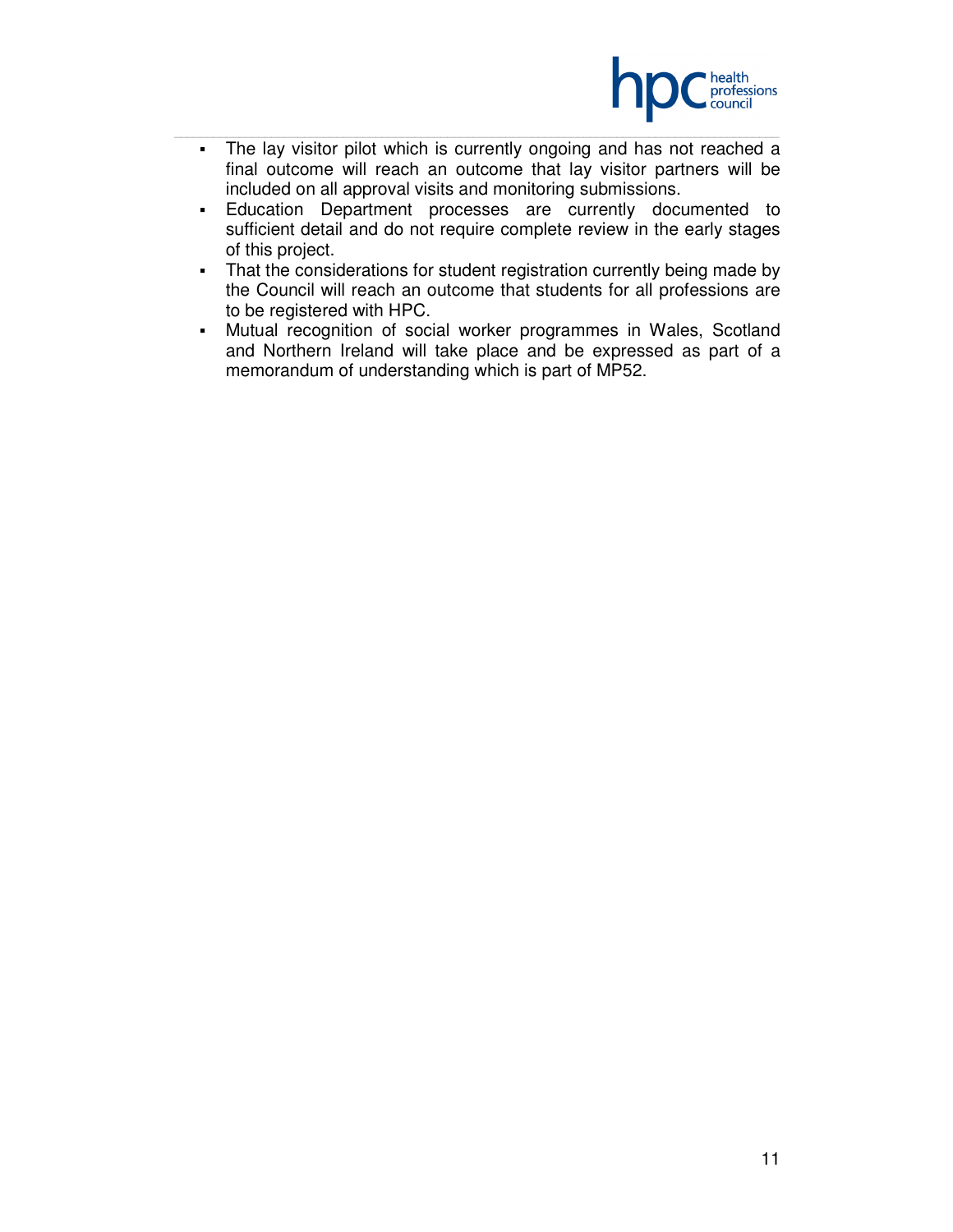

## **3. Project Approach**

The Education Systems Review will be managed by an in-house project manager according to HPC tailored project methodology. The project manager will set up all the necessary project methodology and coordinate project work. The project approach will be as described below:

\_\_\_\_\_\_\_\_\_\_\_\_\_\_\_\_\_\_\_\_\_\_\_\_\_\_\_\_\_\_\_\_\_\_\_\_\_\_\_\_\_\_\_\_\_\_\_\_\_\_\_\_\_\_\_\_\_\_\_\_\_\_\_\_\_\_\_\_\_\_\_\_\_\_\_\_\_\_\_\_\_\_\_\_\_\_\_\_\_\_\_\_\_

The Education Systems Review will be delivered using both the in-house expertise of the Education and IT Departments and the external expertise of a business analyst. This will ensure the project team has the wide range of regulatory, analytical and IT related skills needed to complete the Education Systems Review.

Wherever possible the project team will gather advice and requirements from the future users of education systems and stakeholders of the Education Department (i.e. internal employees including cross-departmental links, education providers, and visitors). The project team will also gather information from other regulators and education providers who manage broadly similar processes and functions within their own organisations.

It is recommended that the Education System Review is conducted using the existing processes already established within the department. These processes have been designed and annually reviewed for the past five years. All processes in the department are already documented in great detail and have been exhaustively analysed by internal employees. They contain the level of information required for a business analyst to develop.

The Education Systems Review must provide detailed analysis and refinement of department processes with a view to how technology and departmental systems and processes can be used to improve their efficiency to address an increased workload over the coming years. The recommendations from this project will form the business case for a future project which will design, build and implement these recommendations.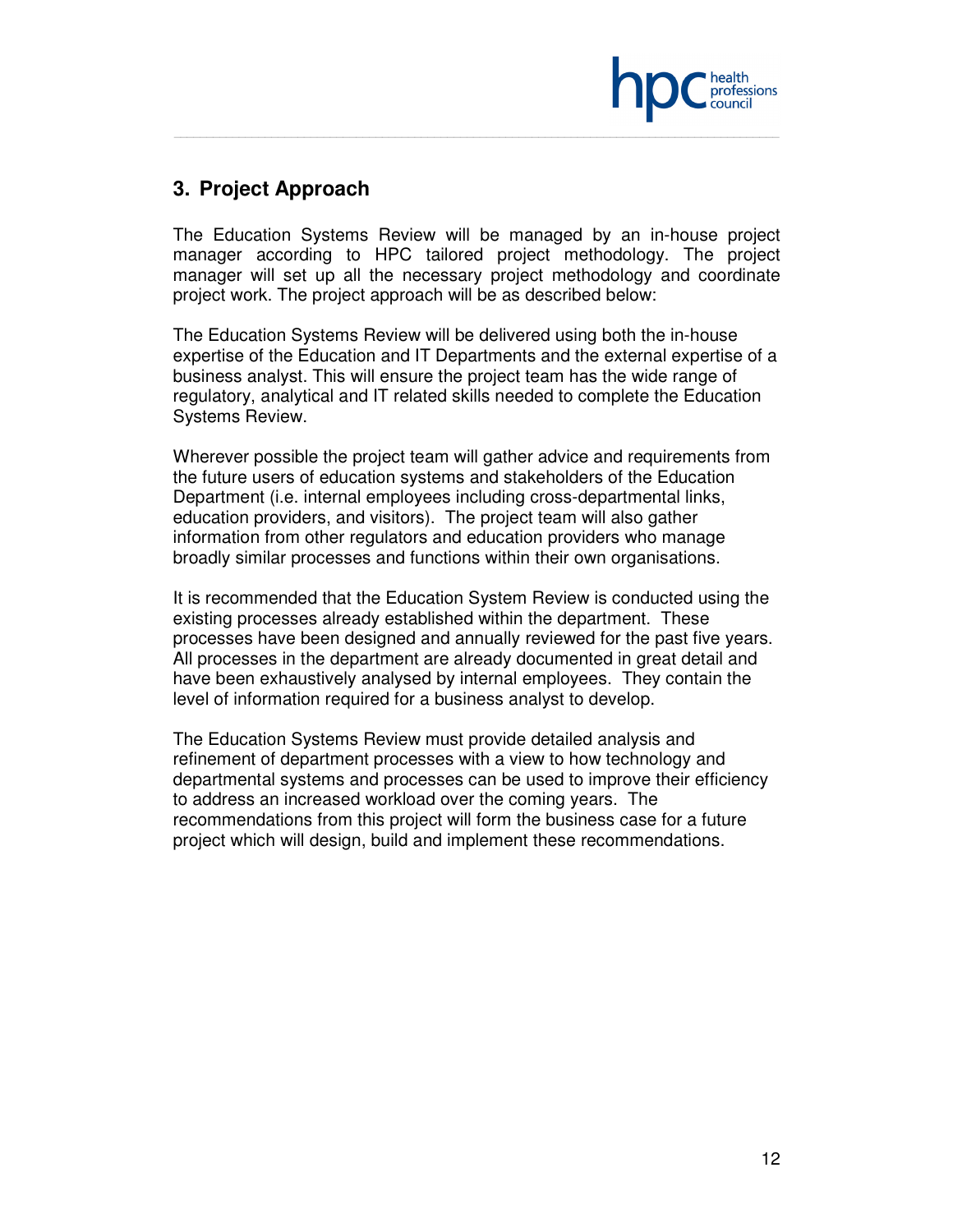

## **4. Project Control and Communication Plan**

#### **4.1. Reporting and Controls**

The reporting and control mechanisms listed below will ensure the project board can exercise control over decision making at various level throughout the project.

\_\_\_\_\_\_\_\_\_\_\_\_\_\_\_\_\_\_\_\_\_\_\_\_\_\_\_\_\_\_\_\_\_\_\_\_\_\_\_\_\_\_\_\_\_\_\_\_\_\_\_\_\_\_\_\_\_\_\_\_\_\_\_\_\_\_\_\_\_\_\_\_\_\_\_\_\_\_\_\_\_\_\_\_\_\_\_\_\_\_\_\_\_

#### **Project plan**

This plan will show the major products of the project, when they will be delivered and the resources involved. The original project plan is detailed in this document. The project board will continually review this plan as the main measure of actual project progress against the original intended plan. This plan forms the main control in place to ensure the project delivers to time, within cost and to the quality desired.

#### **Stage plans**

Stage plans may be produced if necessary or at the request of the project lead and/or project manager. Such plans will only be desired should the management and control of a particular stage of the project necessitate a greater level of activity and resource detail than already articulated in the project plan. Like the project plan, stage plans would also be produced and managed by the project manager.

#### **Work packages**

Tailored work packages may be produced if necessary at the request of the project lead and/or project manager. Work packages should only be necessary where the management and control of a product for a particular activity of the project necessitates a greater level of information to be available to all stakeholders. Work packages (where necessary) will be created by the project lead, managed by the project manager and actioned by members of the project team. These packages will be defined by the project plan and contain the necessary information required for users to produce the defined products within a specified time period and to cost. The quality of these work packages will be discussed and formally approved by the project lead at project board meetings.

#### **Highlight reports**

Highlight reports will be delivered by the project manager to the project board at formal meetings or at the request of the project lead. These reports will detail the progress of the project relevant to the project plan and any stage plans.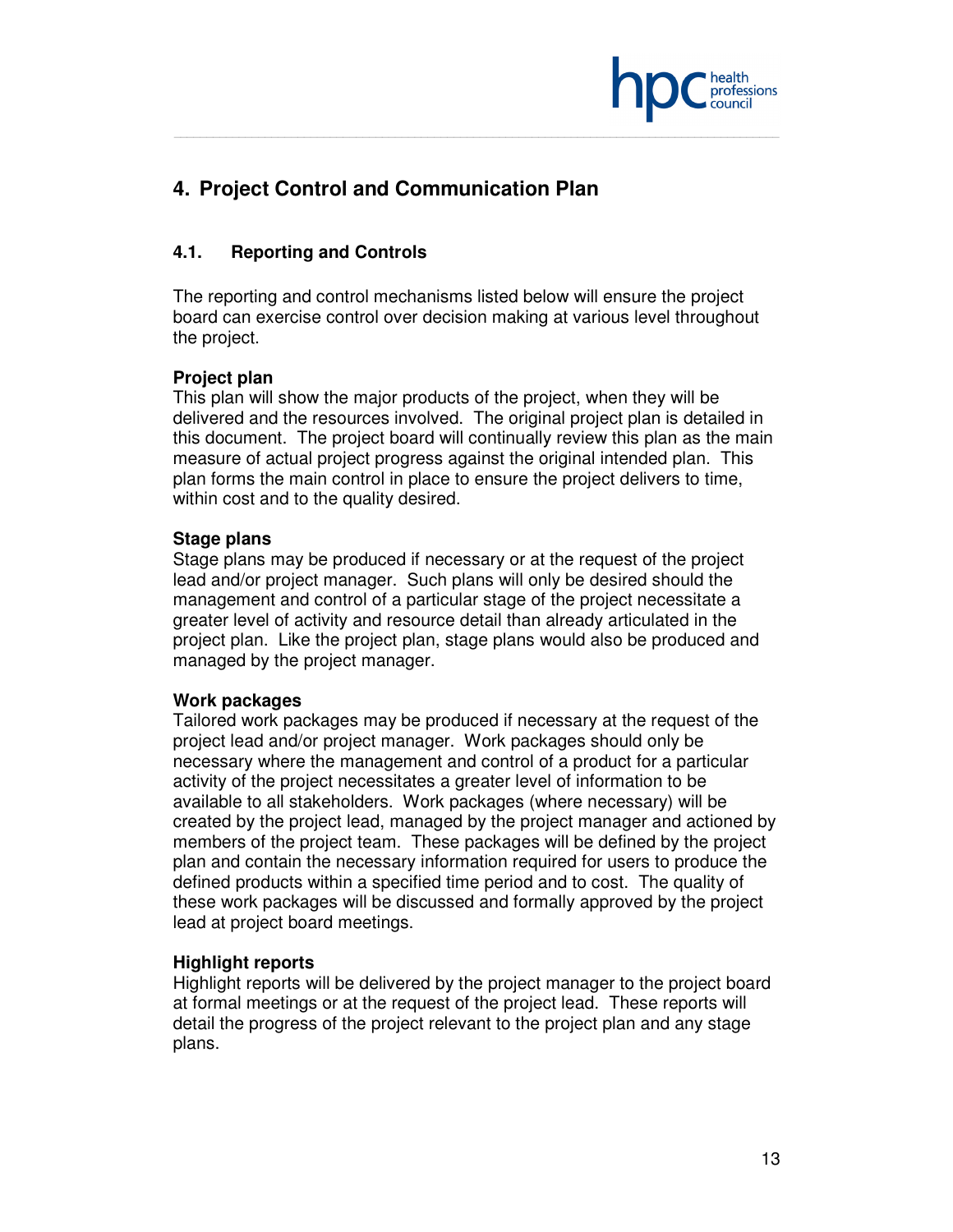

#### **Issues log**

The issues log will formally capture information which may change the objectives, deliverables, products and desired benefits of the project. The issues log will be maintained by the project manager and continually populated and reviewed by the project board.

\_\_\_\_\_\_\_\_\_\_\_\_\_\_\_\_\_\_\_\_\_\_\_\_\_\_\_\_\_\_\_\_\_\_\_\_\_\_\_\_\_\_\_\_\_\_\_\_\_\_\_\_\_\_\_\_\_\_\_\_\_\_\_\_\_\_\_\_\_\_\_\_\_\_\_\_\_\_\_\_\_\_\_\_\_\_\_\_\_\_\_\_\_

#### **Risk log**

The risk log will formally capture information which may impact the successful delivery of the project. The risk log is detailed on page 22 of this document and will be maintained by the project manager and continually considered and reviewed by the project board.

#### **Exceptions and delegated authority**

The project sponsor has delegated authority to the project lead to deliver the project within the tolerances outlined in 4.2. All decisions related to the project will be signed off by the project lead as part of project board meetings. Decisions which require an exception to the define project tolerance shall be referred to the project sponsor for consideration of approval. Further delegations of authority to other project board and team members shall be stipulated as part of any work packages signed off by the project lead with clear tolerance for the activity defined.

#### **4.2. Project Tolerances**

Quality tolerances will be further defined as acceptance criteria are recorded in more detail.

Time tolerance for the project is four weeks to ensure that EMT authorisation for the build project is secured by March 2012 at the latest.

#### **4.3. Communication Plan**

#### **4.3.1 Procedure**

Communication within the project will occur using a variety of contact methods and will be controlled via the mechanisms highlighted in section 4.1. The project manager will produce reports tailored to the requirements of this project which are also outlined in 4.1.

Formal communication will take place at project board meetings. This will provide an opportunity for key stakeholders representing all facets of the project to receive and share information. A review of risks and issues pertinent to the delivery of the project will occur during each project board meeting. The project plan and any stage plans will also be reviewed with focus on relevant stages as directed by project board members.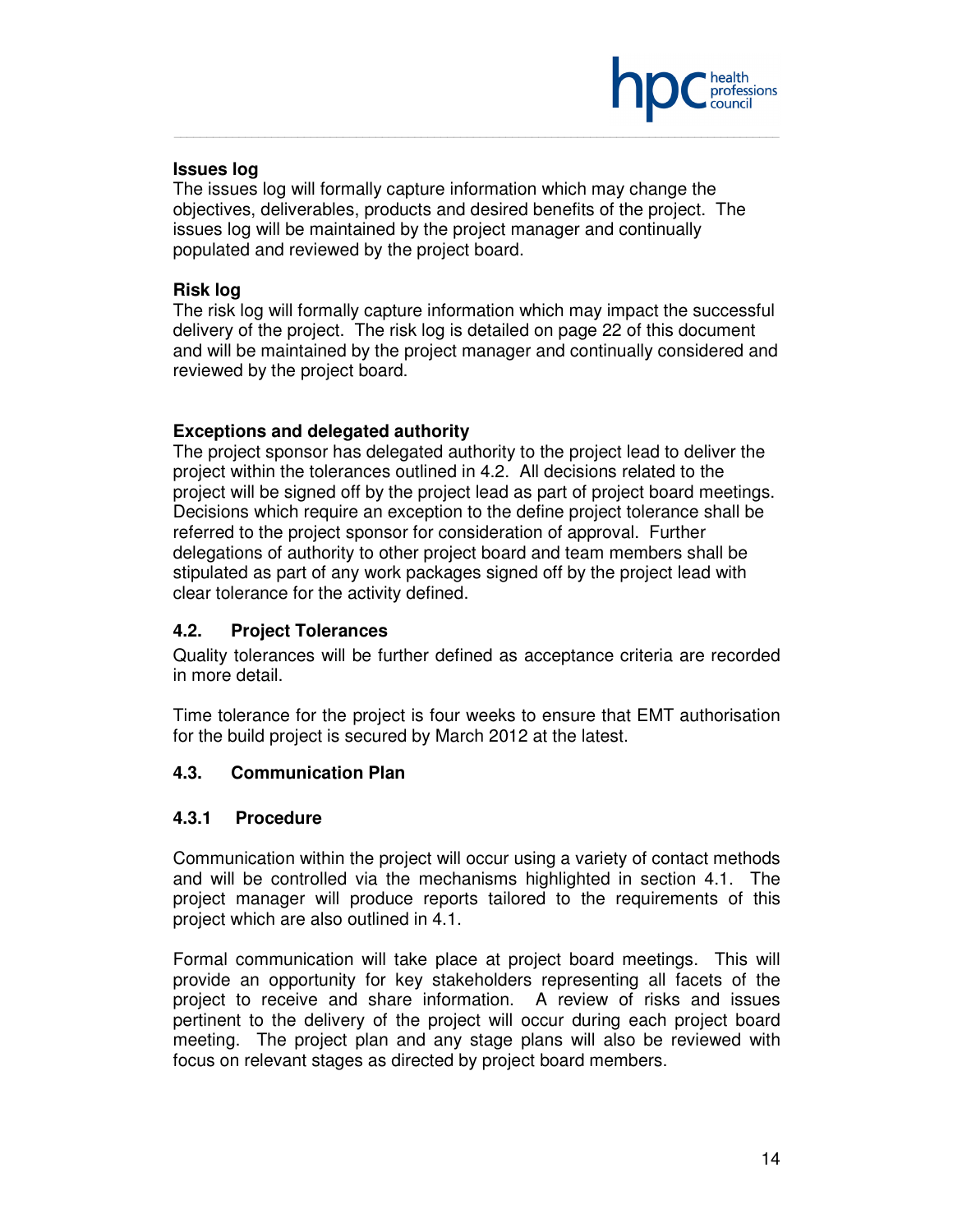

The project sponsor will maintain regular contact with the project lead to be informed of project progress. The project sponsor will be responsible for communicating progress of the project to the Executive Management Team and at relevant Committee and Council meetings.

\_\_\_\_\_\_\_\_\_\_\_\_\_\_\_\_\_\_\_\_\_\_\_\_\_\_\_\_\_\_\_\_\_\_\_\_\_\_\_\_\_\_\_\_\_\_\_\_\_\_\_\_\_\_\_\_\_\_\_\_\_\_\_\_\_\_\_\_\_\_\_\_\_\_\_\_\_\_\_\_\_\_\_\_\_\_\_\_\_\_\_\_\_

The project manager will maintain regular contact with project board members (as and when necessary) to manage the day to day activities of the project and will continue to record risks and issues as they arise. This will most probably occur over email, phone or as necessary via face to face meetings. The project manager will deliver work packages to project team members throughout the life of the project as defined by the project and stage plans. The project manager will act as the primary contact for any external suppliers engaged in the project. However it is anticipated external suppliers will work with most project board and project stakeholders at various points throughout their appointment to this project.

The project lead and senior users will be responsible for communication to the Education department, other HPC users, the Cross Directorate Team and external education based stakeholders identified who all have varying degrees of interest in the project objectives, outcomes and desired benefits. The methods for this communication are dependent on the progress of the project through various stages. A combination of all-staff, department and specific user meetings (on-site, off-site, visitor training) will be used to share and gather information.

These communication procedures will provide the necessary framework to ensure the project lead and board has the necessary information to ensure the project meets the requirements as specified in this document.

#### **4.3.2 Tools**

- Project board meetings
- Department / all-staff meetings
- Specific user meetings
- Email/Phone
- Reporting and control mechanisms (Section 4.1)

#### **4.3.3 Timing of communication**

This will be broadly defined by the project and stage plans produced. Formal meetings (project board) will be scheduled in advance and milestones will dictate the delivery work packages to meet these targets. Communication will be tailored according to the requirements of each role and managed primarily by the project manager.

#### **4.3.4 Stakeholder analysis**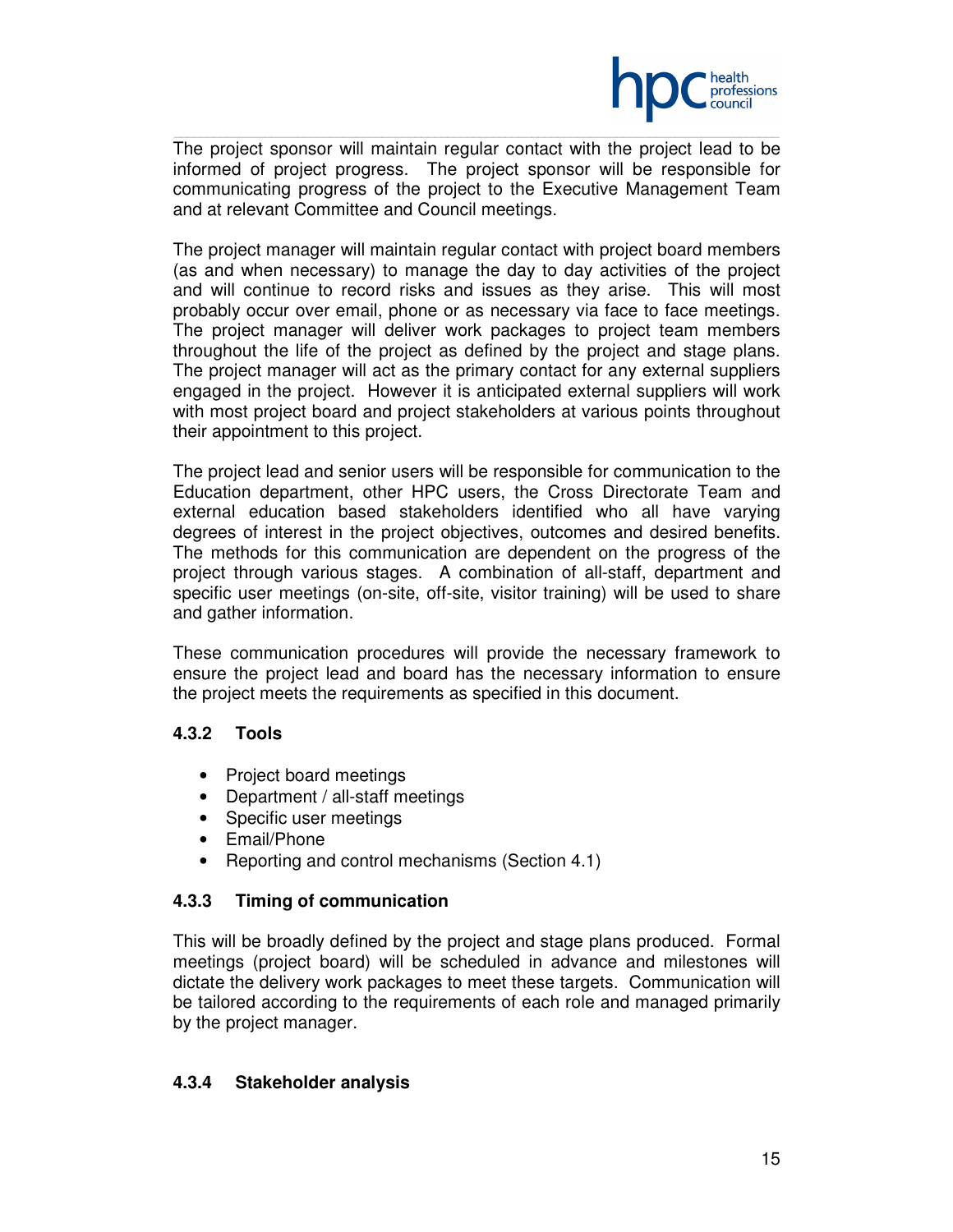

\_\_\_\_\_\_\_\_\_\_\_\_\_\_\_\_\_\_\_\_\_\_\_\_\_\_\_\_\_\_\_\_\_\_\_\_\_\_\_\_\_\_\_\_\_\_\_\_\_\_\_\_\_\_\_\_\_\_\_\_\_\_\_\_\_\_\_\_\_\_\_\_\_\_\_\_\_\_\_\_\_\_\_\_\_\_\_\_\_\_\_\_\_ The graph below plots the various stakeholders involved with the project and their ability to exert power and influence over the projects outcomes.



Different stakeholders will require tailored communication from the project team depending on their interest, influence and power over the project.

| <b>Stakeholder</b> | Freq. of    | <b>Types of</b>                                                                                                                                                                                             | <b>Communication</b>                        |
|--------------------|-------------|-------------------------------------------------------------------------------------------------------------------------------------------------------------------------------------------------------------|---------------------------------------------|
|                    | information | communication                                                                                                                                                                                               | channels                                    |
| Project lead       | High        | Regular<br>communication from<br>all stakeholders (as<br>required/requested) to<br>be informed of project<br>status and to be able<br>to make effective<br>decisions throughout<br>the life of the project. | Project board<br>reporting (Section<br>4.1) |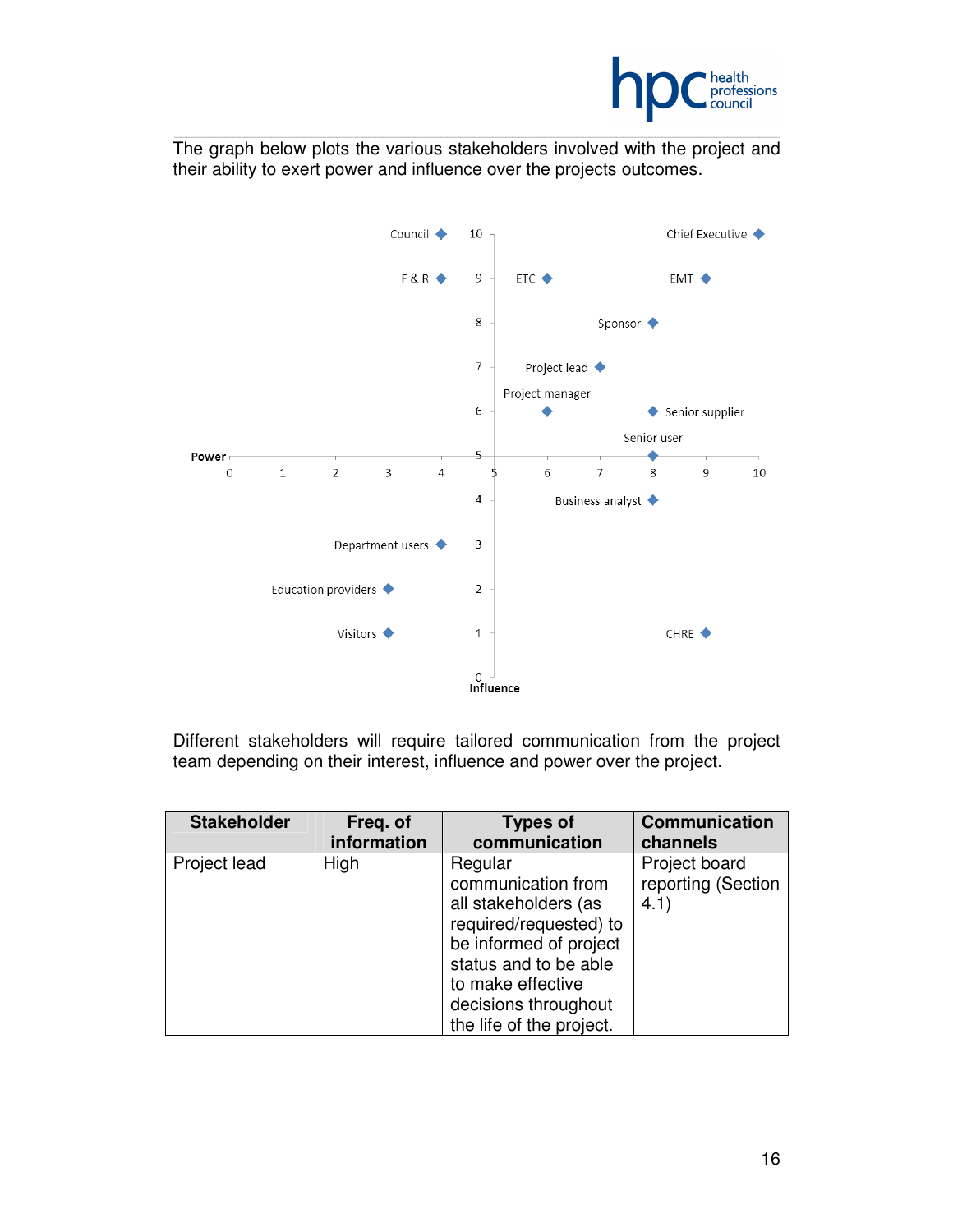

| Senior user             | High   | Information which<br>impacts the current<br>systems, processes<br>and users within the<br><b>Education department</b><br>and organisation.                                                        | Project board<br>reporting (Section<br>4.1)                                                  |
|-------------------------|--------|---------------------------------------------------------------------------------------------------------------------------------------------------------------------------------------------------|----------------------------------------------------------------------------------------------|
| Senior supplier         | High   | Information which<br>impacts the current<br>and future provision of<br>systems infrastructure<br>and any<br>implementation and<br>maintenance resource<br>planning.                               | Project board<br>reporting (Section<br>4.1)                                                  |
| Project Manager         | High   | Regular flow of<br>communication from<br>all stakeholders (as<br>required/requested) to<br>be informed of project<br>status and to manage<br>the day to day<br>delivery of project<br>activities. | Project board<br>reporting (Section<br>4.1)                                                  |
| Department<br>users     | Low    | Information detailing<br>the requirements of<br>current and future<br>systems and<br>processes.                                                                                                   | Department<br>meetings<br>(monthly), Team<br>meetings<br>(weekly), Specific<br>user sessions |
| <b>Business analyst</b> | Medium | Information to inform<br>recommendations<br>about current and<br>future systems and<br>processes.                                                                                                 | Project board<br>reporting (Section<br>4.1)                                                  |
| Project sponsor         | High   | Regular information to<br>be satisfied the<br>project remains within<br>scope, cost, time and<br>will continue to deliver<br>desired benefits to the<br>organisation.                             | Project board<br>reporting (Section<br>4.1)                                                  |
| Education<br>providers  | Low    | Information detailing<br>the requirements of<br>current and future                                                                                                                                | Education<br>update, visitor<br>engagement                                                   |

\_\_\_\_\_\_\_\_\_\_\_\_\_\_\_\_\_\_\_\_\_\_\_\_\_\_\_\_\_\_\_\_\_\_\_\_\_\_\_\_\_\_\_\_\_\_\_\_\_\_\_\_\_\_\_\_\_\_\_\_\_\_\_\_\_\_\_\_\_\_\_\_\_\_\_\_\_\_\_\_\_\_\_\_\_\_\_\_\_\_\_\_\_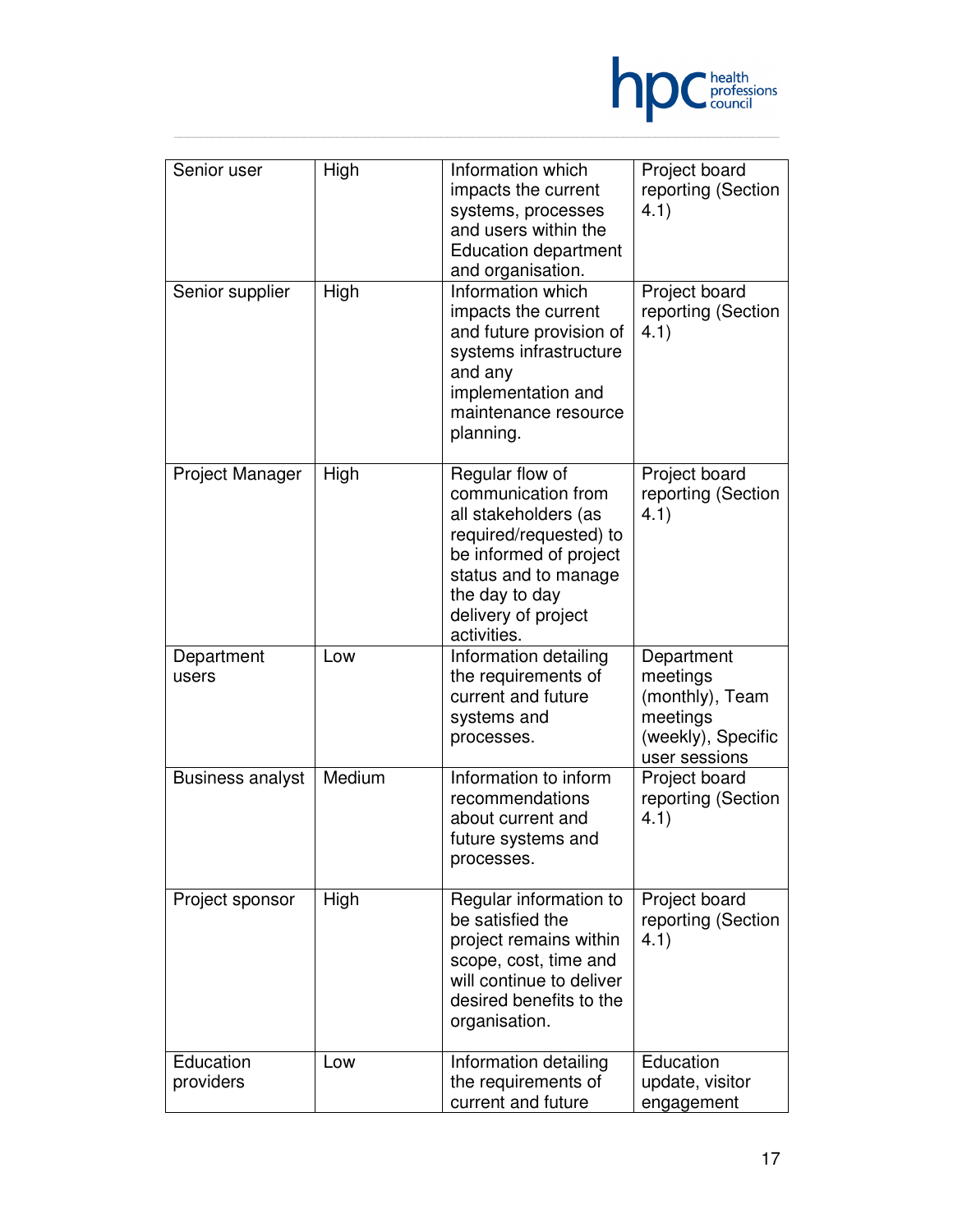

|                                                                 |      | systems and<br>processes.                                                                                                                                                                          | session                                                                     |
|-----------------------------------------------------------------|------|----------------------------------------------------------------------------------------------------------------------------------------------------------------------------------------------------|-----------------------------------------------------------------------------|
| <b>Visitors</b>                                                 | Low  | Information detailing<br>the requirements of<br>current and future<br>systems and<br>processes.                                                                                                    | Education<br>update, visitor<br>engagement<br>session                       |
| Council for<br>Healthcare<br>Regulatory<br>Excellence<br>(CHRE) | Low  | Information about<br>future requirements to<br>address performance<br>and development<br>targets in previous<br>annual reports.                                                                    | Formal<br>correspondence<br>(Project sponsor)                               |
| Executive<br>Management<br>Team (EMT)                           | High | Information about the<br>progress of the project<br>to be satisfied the<br>project remains within<br>scope, cost, time and<br>will continue to deliver<br>desired benefits to the<br>organisation. | Project<br>Scorecard                                                        |
| Committees<br>(ETC, F&R)                                        | High | Information about the<br>progress of the project<br>to be satisfied the<br>project remains within<br>scope, cost, time and<br>will continue to deliver<br>desired benefits to the<br>organisation. | Director of<br><b>Education report</b><br>(ETC), Project<br>scorecard (F&R) |
| Council                                                         | High | Information about the<br>progress of the project<br>to be satisfied the<br>project remains within<br>scope, cost, time and<br>will continue to deliver<br>desired benefits to the<br>organisation. | <b>Chief Executive</b><br>report, Project<br>scorecard                      |
| <b>Chief Executive</b>                                          | High | Information about the<br>progress of the project<br>to be satisfied the<br>project remains within<br>scope, cost, time and<br>will continue to deliver<br>desired benefits to the<br>organisation. | Project<br>Scorecard                                                        |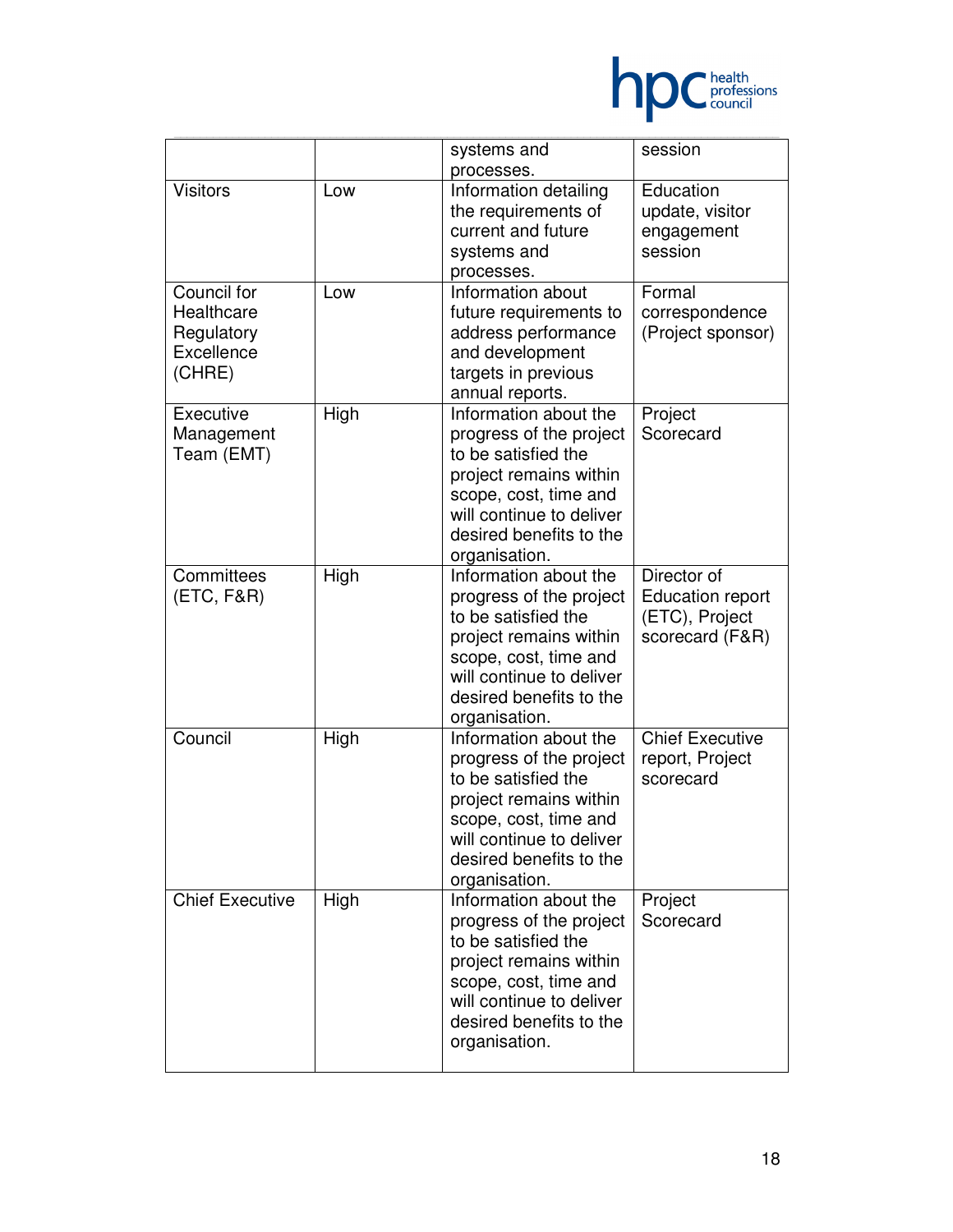

#### \_\_\_\_\_\_\_\_\_\_\_\_\_\_\_\_\_\_\_\_\_\_\_\_\_\_\_\_\_\_\_\_\_\_\_\_\_\_\_\_\_\_\_\_\_\_\_\_\_\_\_\_\_\_\_\_\_\_\_\_\_\_\_\_\_\_\_\_\_\_\_\_\_\_\_\_\_\_\_\_\_\_\_\_\_\_\_\_\_\_\_\_\_ **5. Initial Business Case**

#### **5.1. How the project supports the business strategy**

With the projected increase in the workload of the Education Department, efficiency within the department is a priority in order to maintain the current service level agreements and minimise the increase in required headcount. We also need to ensure that our systems and processes are flexible to growth and variation. If efficiencies and scalability are not realised, we run the risk of isolating key stakeholder groups (education providers and new professions) and encountering criticism from Council/Committee and CHRE in its handling of our education work. (References 1.5, 4.3 and 7.4 in the risk register). This project also has the scope to develop the proactive nature of the work of the wider organisation and Council/Committee by contributing to the evidence base of regulation, which in turn will help influence the regulatory agenda. These are both key objectives in the Council's strategic intent.

Therefore, it is proposed that an analysis of the options available is undertaken to both consolidate and link the multiple information systems and integrate a reporting function. If a suitable solution is found, it is proposed that the solution is implemented.

This project aims to produce a more reliable, pivotal, scalable and partiallyautomated education system, which will allow the Education Department to work more efficiently, proactively and in a more integrated manner, with both internal and external customers.

#### **5.2. Reasons why the project is needed**

To currently manage their workload, the Education Department use four different information systems (Education database, Net regulate, lotus notes and the content management system of the website) as well as information stored on the shared (g) drive. The information on the shared (g) drive includes contact information, template letters and correspondence and documentation received from education providers. None of the information systems include a reporting tool. To currently report and monitor work, the Education Department use crystal reports (internally created by the department) to report from the Education database.

The Education Department currently runs four operational processes (approvals, annual monitoring, major change and education provider complaints) alongside other related activities such as communication with education providers (e.g. annual series of seminars, tri-annual Education Update).

The current systems and processes have grown over time and independently of each other and such constant and continued growth are creating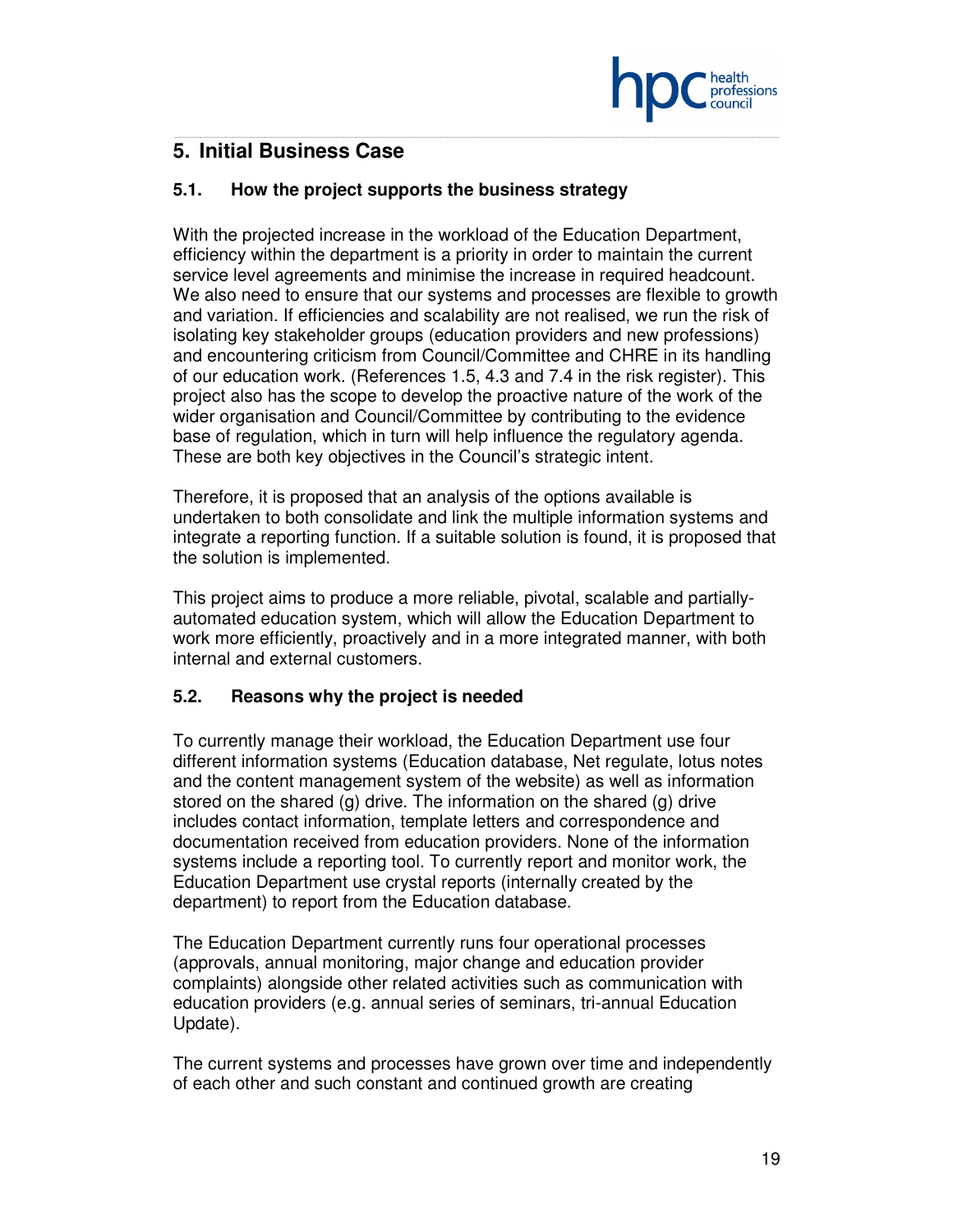

\_\_\_\_\_\_\_\_\_\_\_\_\_\_\_\_\_\_\_\_\_\_\_\_\_\_\_\_\_\_\_\_\_\_\_\_\_\_\_\_\_\_\_\_\_\_\_\_\_\_\_\_\_\_\_\_\_\_\_\_\_\_\_\_\_\_\_\_\_\_\_\_\_\_\_\_\_\_\_\_\_\_\_\_\_\_\_\_\_\_\_\_\_ inefficiencies and risks in the effective delivery of the HPC's education strategy and legal requirements (see below for further details).

The number of approved programmes has increased by 41% over the last five years and the five year plan conservatively predicts a further 44% growth by the end of the 2016/17 financial year<sup>1</sup>. This further growth can be attributed to both the on-boarding of new professions and the existing professions developing new programmes (even at a reduced rate given the uncertainty in current funding for education). For the Education Department, the number of approved programmes is fundamental to determining the impact of the onboarding of a new profession, rather than the number of registrants. There is no correlation between the size of a profession and the number of preregistration training programmes. In addition, the type of approved programmes is likely to be quite different in some of the new professions compared to our current professions. We are likely to see an increase in both education providers outside of higher education (i.e. private education providers, further education colleges and professional body awards). This means our systems and processes need to be flexible to cope with various education models.

The limitations of the current information systems mean that the majority of our reporting and analysis work has been internally focused on the approval and monitoring processes. Better data integration and manipulation would allow us to develop more intelligent trends analysis across the 'registrant life cycle', linking the education, registration and fitness to practice processes together. This would assist in the delivery of the HPC's strategic intent to 'build the evidence base for regulation' as well as allowing the Education Department to specifically identify different or more substantiated risks.

#### **Issues with current systems:**

Having multiple information systems is causing:

- Substantial duplication of effort changes and updates to education provider information (both status and contact details) always need to be entered into a minimum of four information systems simultaneously.
- An increased risk that education provider information is not recorded or updated accurately in all the relevant systems – which can lead to confusion and dissatisfaction for both education providers and the Registrations Department as well as incorrect decision-making by the

|                                     | <b>Budget</b> | Year 1  | Year 2  | Year 3  | Year 4  | Year 5  |
|-------------------------------------|---------------|---------|---------|---------|---------|---------|
|                                     | 2011/12       | 2012/13 | 2013/14 | 2014/15 | 2015/16 | 2016/17 |
| Number of<br>approved<br>programmes | 637           | 850     | 867     | 884     | 902     | 920     |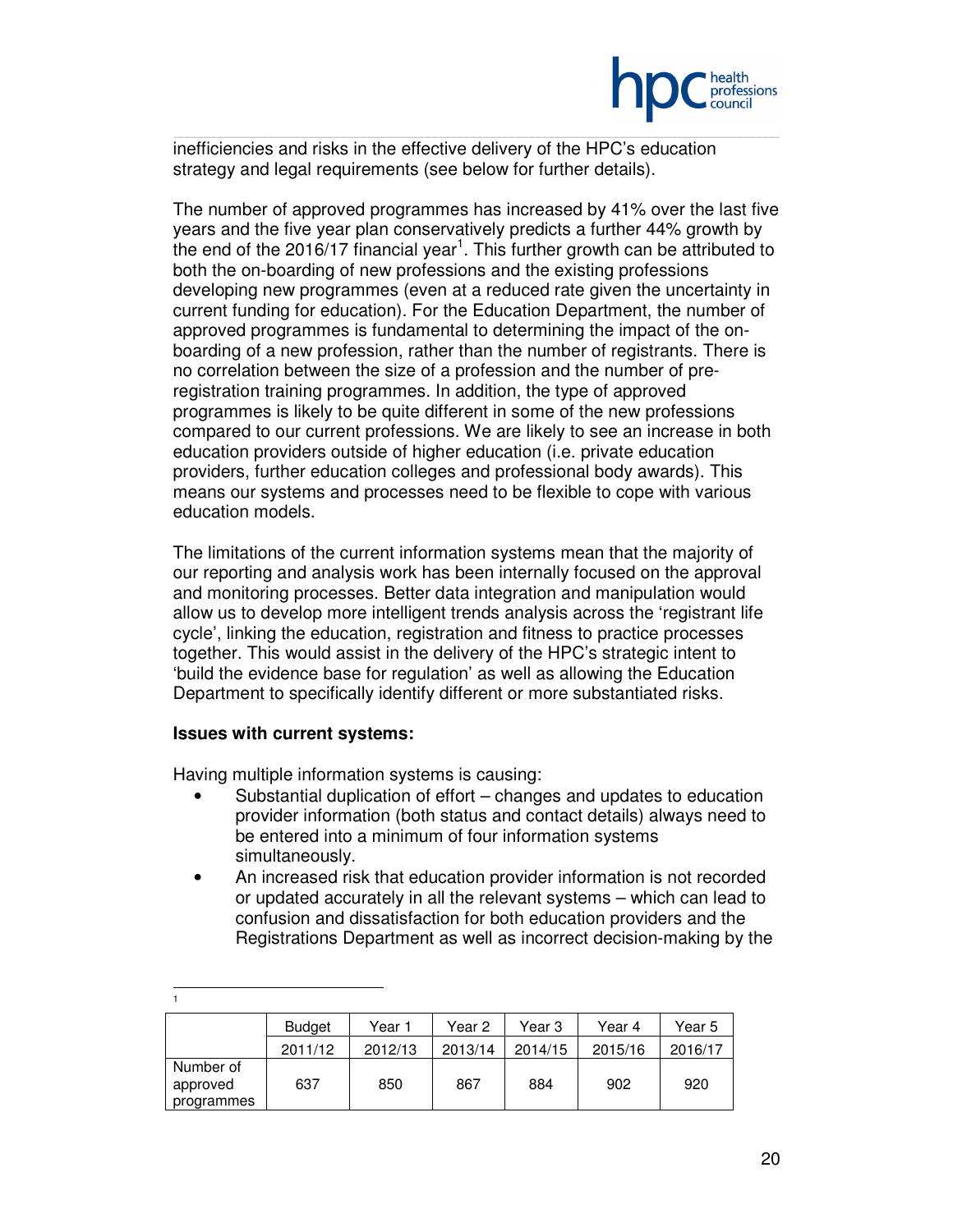

\_\_\_\_\_\_\_\_\_\_\_\_\_\_\_\_\_\_\_\_\_\_\_\_\_\_\_\_\_\_\_\_\_\_\_\_\_\_\_\_\_\_\_\_\_\_\_\_\_\_\_\_\_\_\_\_\_\_\_\_\_\_\_\_\_\_\_\_\_\_\_\_\_\_\_\_\_\_\_\_\_\_\_\_\_\_\_\_\_\_\_\_\_ Registrations Department (which in turn has an implication on the work of registrations panels).

• An increased risk that the links between the various processes and systems are not made automatically – which can lead to incorrect and contradictory information being relayed to education providers, incorrect decisions being made by ETC and ineffective implementation of the monitoring processes especially.

Lack of functionality is leading to the following risks:

- Inaccurate data being input due to lack of data formatting verification.
- Incomplete data being input due to reliance on individual employee knowledge.
- Inaccurate and incomplete data being input due to either lack of, or limited differentiation in user access rights.
- Data loss due to either lack of, or limited write protection on data
- Data loss in the case of a disaster due to partial-reliance on paper files.
- Poor data security due to either lack of, or limited security control on systems.
- Risk of key process objectives being missed due to manual review of linkages between processes.
- Inaccurate and incorrect reporting and publication of information due to data inaccuracies (e.g. data forms the basis for Council/Committee decision-making and annual report(s)).
- Flawed reporting and statistical information due to the reliance on Department employees' technical skills.
- Poor relationship management due to a lack of easily accessible and manipulatable contact information.

Lack of functionality is leading to the following inefficiencies:

- Long-winded administrative parts of the approval and monitoring processes due to the need to manually review, cross-check and amend multiple information systems and paper files.
- Unutilised skills of certain roles within the Department due to time spent on data entry and verification (e.g. Education Officers, Education Managers).
- Inefficient processes around workload management due to the need to reference multiple information systems and manually create reports and manipulate data to report on workload progress.
- Inefficient processes around budgetary forecasting and monitoring and trends analysis due to the need to reference multiple information systems and manually create and manipulate data.
- Time-consuming reporting of education trends to Council/Committee and for inclusion in induction/presentation sessions.
- Slow customer service response rates due to the need to reference multiple information systems.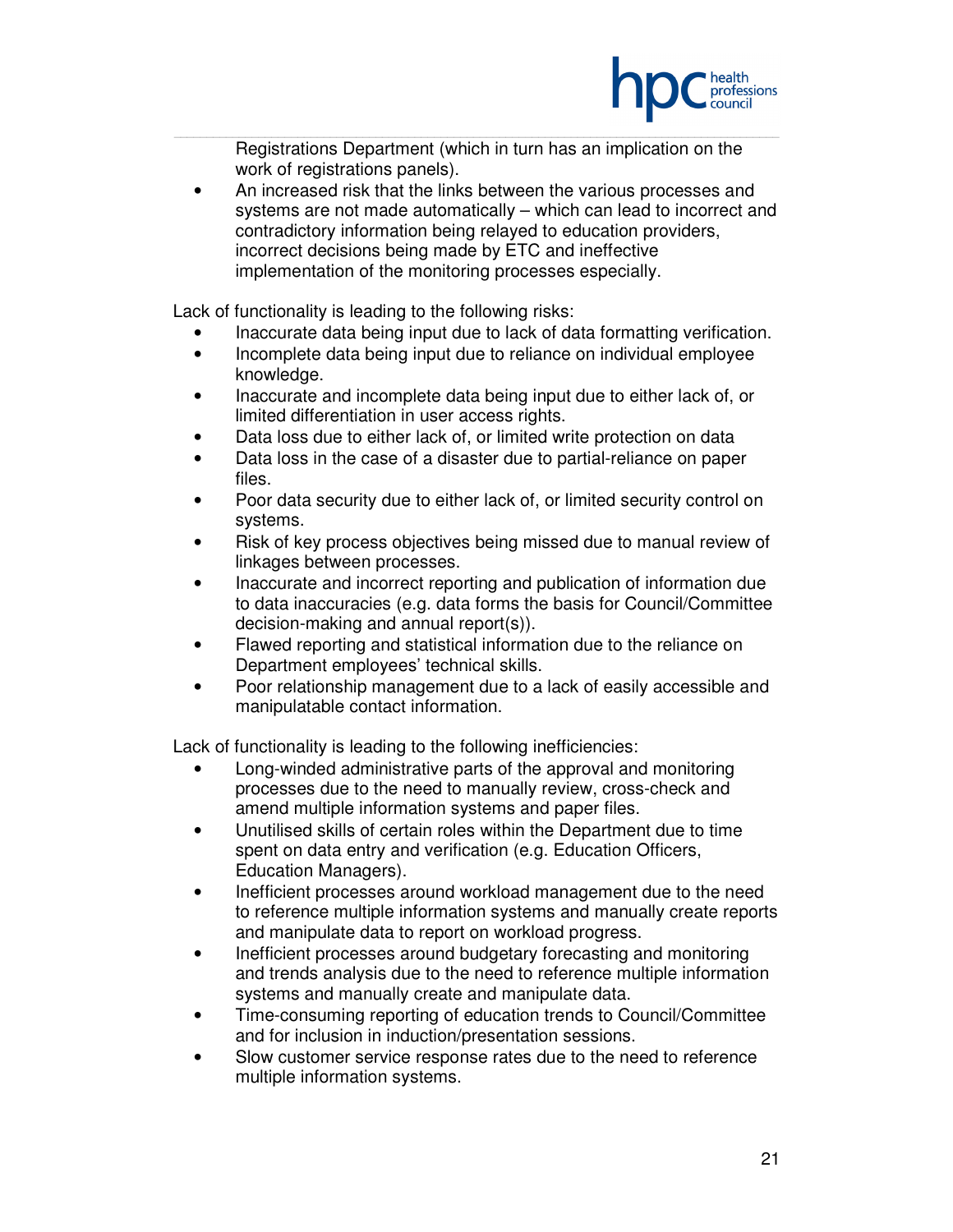

#### **Issues with the support arrangements of the current database**

One of the current information systems used by the Education Department is the education database. This database was built in-house and has traditionally been supported by one expert in the IT department, with both unplanned issues and long term enhancements being supported via the standard IT ticketing system. This type and level of support has proved impractical and unsustainable over the last two years requiring external developers to be brought in at extra cost and employee time to integrate new functionality.

\_\_\_\_\_\_\_\_\_\_\_\_\_\_\_\_\_\_\_\_\_\_\_\_\_\_\_\_\_\_\_\_\_\_\_\_\_\_\_\_\_\_\_\_\_\_\_\_\_\_\_\_\_\_\_\_\_\_\_\_\_\_\_\_\_\_\_\_\_\_\_\_\_\_\_\_\_\_\_\_\_\_\_\_\_\_\_\_\_\_\_\_\_

Continuing to support the existing database opposes the current IT strategy on a number of points. The IT strategy does not support the development or maintenance of bespoke in-house software systems; instead the IT strategy supports the purchasing of commercial off-the-shelf (COTS) products. The structure and size of the IT department cannot sustain the current bespoke inhouse database.

## **6. Initial Project Plan**

The initial project plan available here:

- May June 2011
	- 1. Initiate project
	- 2. Verify all processes are documented and validated
- July September 2011
	- 3. Identify systems functionality requirements (internal)

November – December 2011

- 4. Investigate different bespoke or off-the-shelf products plus network architecture solutions (internal plus external consultancy)
- 5. Analyse each option for benefits and determine best fit

January - February 2011

- 6. Tender build project work to identified suppliers
- 7. Finalise business case and produce draft tender documents
- 8. Seek authorisation from Executive Management to proceed to the build project.

### **7. Initial Risk Log**

| <b>Risk Name</b>                         | <b>Description</b>                                        | <b>Probable</b><br>consequence                                                | <b>Impact</b> | Likelihood | <b>Mitigation</b>                                             |
|------------------------------------------|-----------------------------------------------------------|-------------------------------------------------------------------------------|---------------|------------|---------------------------------------------------------------|
| Health and<br>Social Care<br>Bill (HSCB) | The<br>legislation<br>currently<br>being<br>considered in | Could result in<br>changes to<br>HPC role in<br>social care<br>regulation and | High          | Low        | Difficult to<br>mitigate as the<br>risk is external<br>to HPC |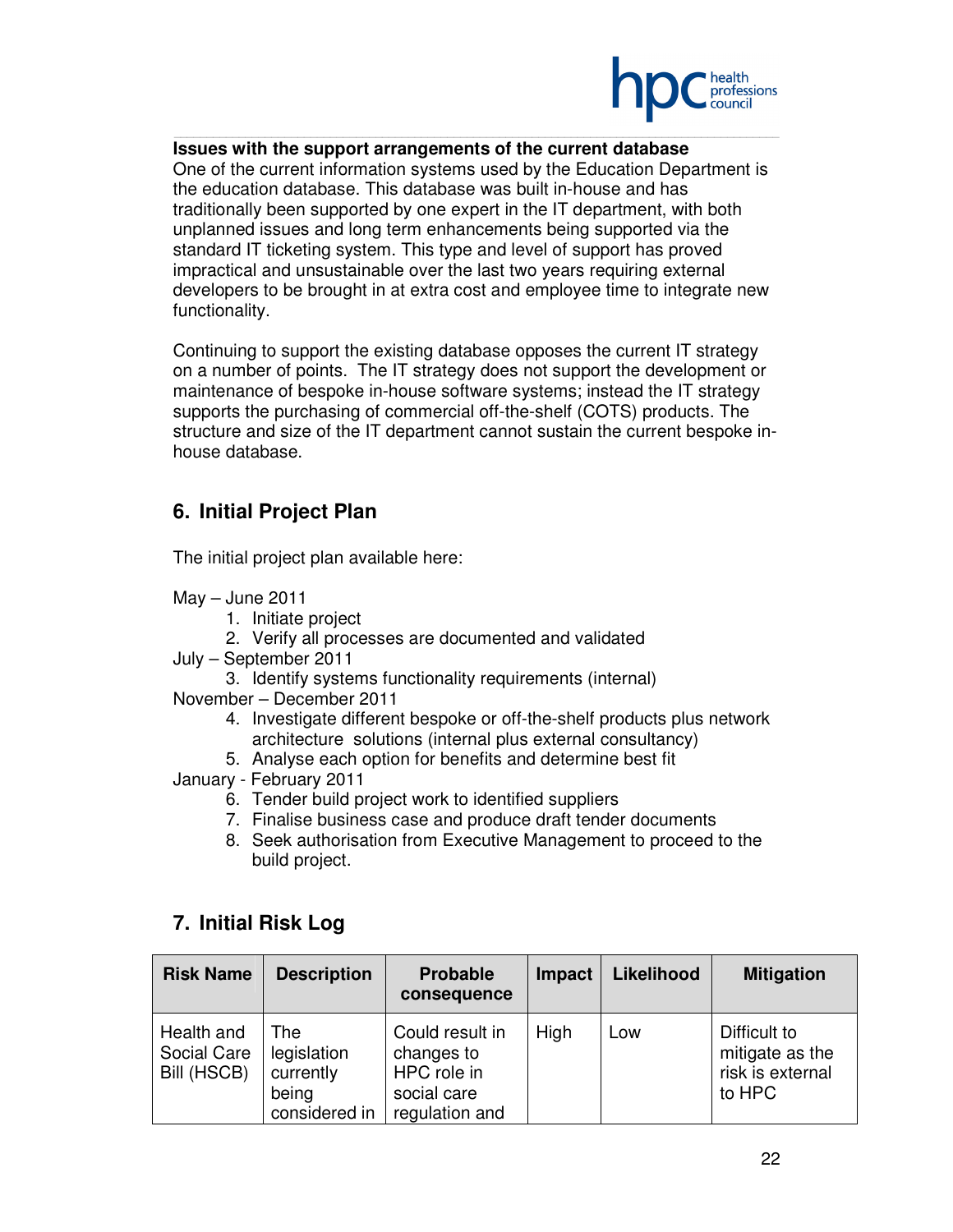

|                                     | <b>UK</b><br>Parliament is<br>subject to<br>change.                                                                                             | the future<br>provision of<br>voluntary<br>registers.                                                                                                                                                                           |      |     | influence.                                                                                                                                                                                                                                                   |
|-------------------------------------|-------------------------------------------------------------------------------------------------------------------------------------------------|---------------------------------------------------------------------------------------------------------------------------------------------------------------------------------------------------------------------------------|------|-----|--------------------------------------------------------------------------------------------------------------------------------------------------------------------------------------------------------------------------------------------------------------|
| Resource<br>availability            | The project<br>requires<br>availability of<br>employees<br>within the<br>Education<br>Dept, across<br>the<br>organisation<br>and<br>externally. | Employees not<br>available to<br>engage in<br>process<br>analysis and<br>requirements<br>gathering due<br>to operational<br>commitments.                                                                                        | Med  | Med | Communication<br>plan identifies<br>the<br>communication<br>needs of<br>stakeholders.<br>Project plan<br>should identify<br>key milestones<br>for<br>communication<br>and which<br>method can be<br>used.                                                    |
| Re-<br>prioritisation<br>of project | Major<br>projects are<br>prioritised<br>within the<br>organisation<br>based on<br>business<br>justification<br>and available<br>resource.       | Due to the<br>current<br>influences of<br>change<br>(primarily to do<br>with HSCB,<br>Enabling<br>Excellence<br>Command<br>Paper,<br>Voluntary<br>assured<br>registers) EMT<br>decide the<br>project must be<br>re-prioritised. | High | Med | Difficult to<br>mitigate as the<br>risk is external<br>to the project<br>itself. Project<br>board must<br>monitor<br>continually<br>monitor project<br>environment to<br>inform decision<br>making (eg.<br>Committed<br>spends,<br>resource<br>allocations). |

## **8. Acceptance Criteria and Quality Plan**

The Quality Management Strategy for this project will rely a process of quality checking by user assurance before acceptance takes place at project board level. Final decisions for acceptance will be made by the project lead in the event that established acceptance criteria have not and cannot be met without additional time or cost implications within tolerance. If time, cost and quality are impacted beyond accepted tolerance levels, the decisions will be escalated to the project sponsor.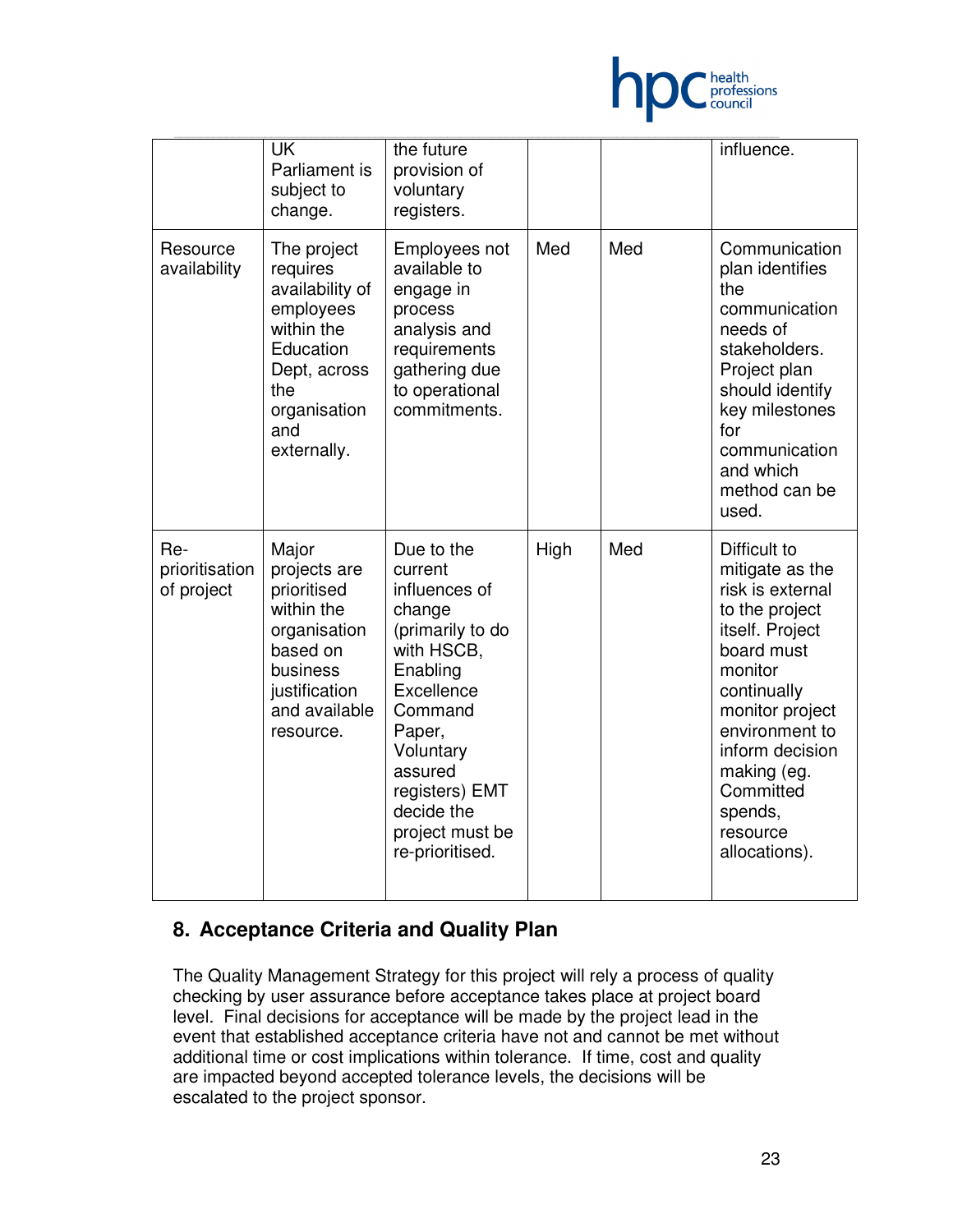



\_\_\_\_\_\_\_\_\_\_\_\_\_\_\_\_\_\_\_\_\_\_\_\_\_\_\_\_\_\_\_\_\_\_\_\_\_\_\_\_\_\_\_\_\_\_\_\_\_\_\_\_\_\_\_\_\_\_\_\_\_\_\_\_\_\_\_\_\_\_\_\_\_\_\_\_\_\_\_\_\_\_\_\_\_\_\_\_\_\_\_\_\_

Acceptance criteria need to be further defined, but user expectations for various products and activities are outlined below:

#### **User expectations for fact-finding report**

- Focused on technical, administrative and policy approaches to managing quality assurance of education
- Organisations selected for review have broadly similar function related to education or regulation.
- Report highlights strengths, weaknesses, opportunities and threats of differing organisational approaches.
- Recommendations are made for areas for inclusion in the requirements.

#### **User expectations for refined process documentation**

- Appropriate level of detail for defining requirements for technical solutions.
- Comprehensive of all Departmental and cross-departmental processes.
- Compatible with HPC management system.
- Decreased replication of information recording and administration.
- Informed by internal and external good practice collated in fact finding report.
- Compliance with the Health Professions Order, 2001 (including subsequent amendments).
- Education and Training Committee approval if changes to processes of a significant nature are required.

#### **User expectations for requirements**

- Based on broad consultation with key stakeholders (Education Department, Registration Department, Fitness to Practise Department, Partners Department, Communications Department, IT Department, Visitor Partners, education providers)
- Decreased replication of records (one data master)
- Informed by internal and external good practice
- Increased accessibility for both internal and external colleagues
- Decreased reliance on paper
- Compliance with the Health Professions Order, 2001 (including subsequent amendments)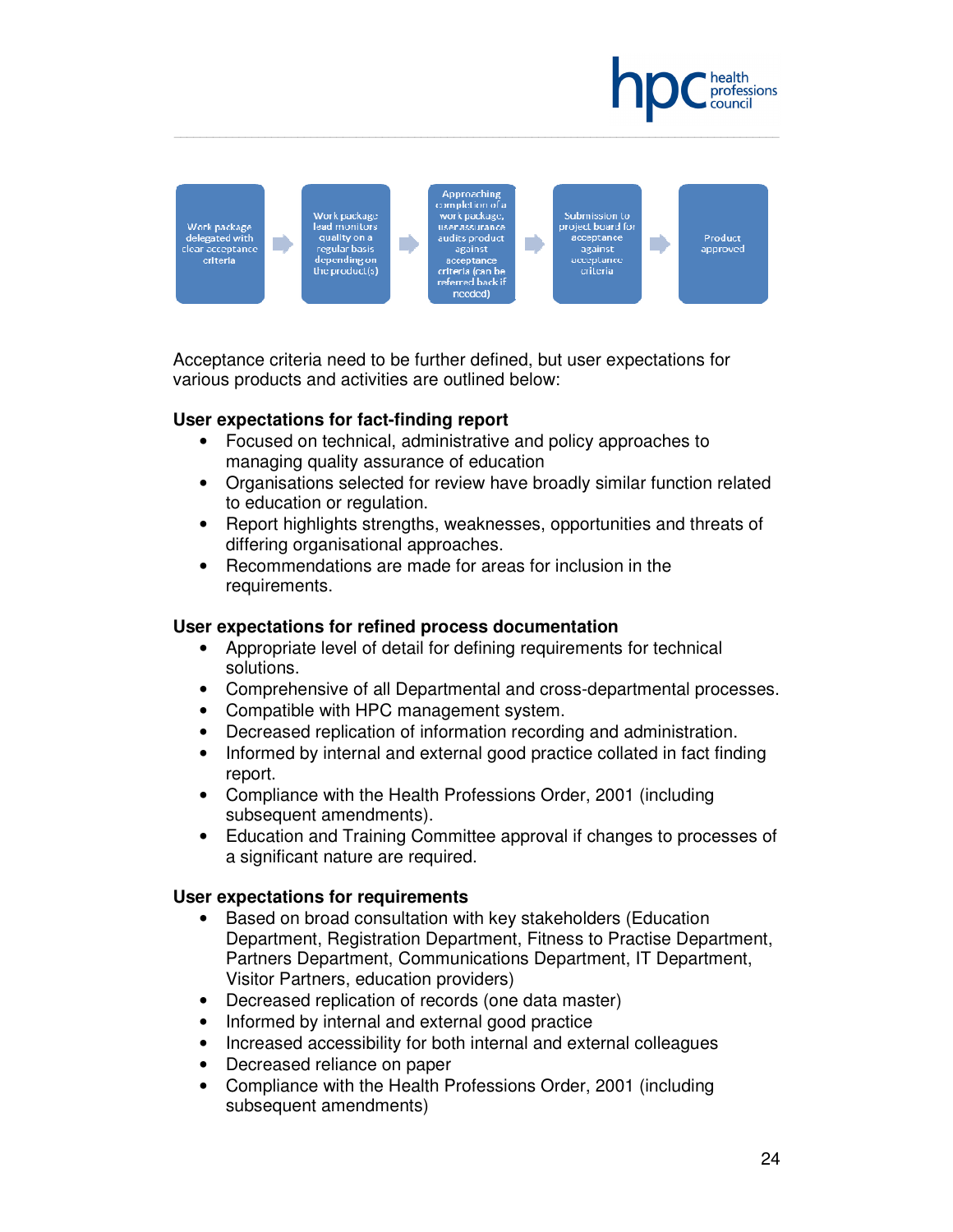

- Decreased burden on education providers (requests for information are made once, education providers can manage their information)
- Decreased burden on visitors (visitors can manage their information, requests for information are made once)

\_\_\_\_\_\_\_\_\_\_\_\_\_\_\_\_\_\_\_\_\_\_\_\_\_\_\_\_\_\_\_\_\_\_\_\_\_\_\_\_\_\_\_\_\_\_\_\_\_\_\_\_\_\_\_\_\_\_\_\_\_\_\_\_\_\_\_\_\_\_\_\_\_\_\_\_\_\_\_\_\_\_\_\_\_\_\_\_\_\_\_\_\_

- Decreased burden on employees (automation requires less input to run simple administrative processes, data collection and manipulation is built into the system)
- Scalable to cope with growth of number of programmes
- Flexible to cope with growth in range of activities
- Increased integration and automation between cross-departmental systems and processes.

#### **User expectations for tendering process and documents**

- Compliance with HPC tendering policy and process
- Compliance with the HPC Information Technology Strategy

#### **User expectations for build project business case**

- Compliance with HPC project management methodology
- Projected growth of Department based on current data

## **9. Project Organisation Structure (current)**